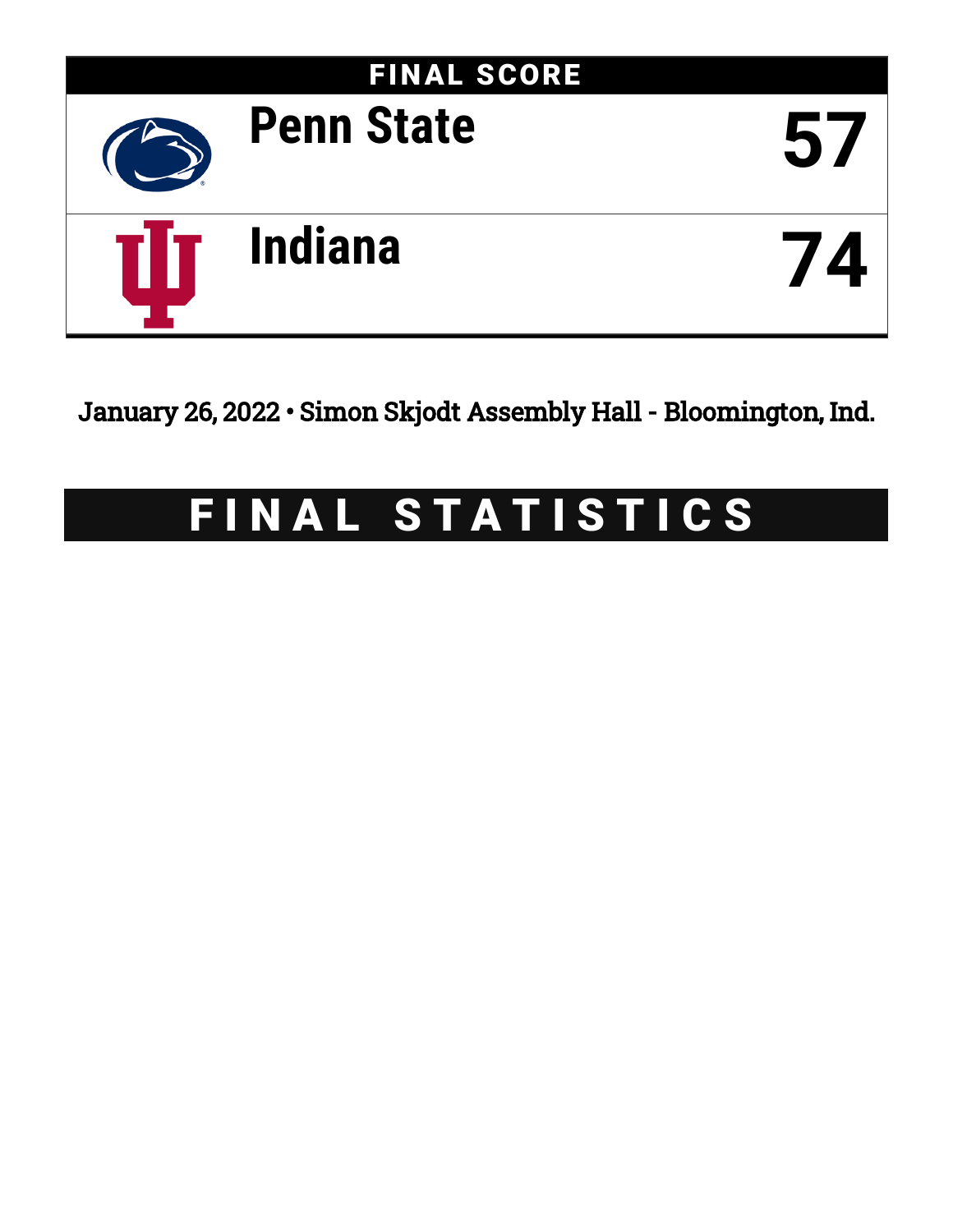### **Official Box Score Penn State vs Indiana Game Totals -- Final Statistics January 26, 2022 at Simon Skjodt Assembly Hall - Bloomington, Ind.**



### **Penn State 57**

| No. | Plaver                 | S  | Pts      | FG        | 3FG      | FT      | <b>OR</b>      | <b>DR</b> | TR | PF             | A            | TO | <b>B</b> lk  | Stl | Min   | $+/-$        |
|-----|------------------------|----|----------|-----------|----------|---------|----------------|-----------|----|----------------|--------------|----|--------------|-----|-------|--------------|
| 01  | LUNDY, SETH            | F  | 5        | $2 - 8$   | 1-3      | $0-0$   | $\overline{2}$ | 0         | 2  | $\overline{2}$ | 0            | 4  | 0            |     | 30    | $-16$        |
| 05  | LEE, GREG              | F. | 5        | $1 - 7$   | $0 - 3$  | $3 - 4$ | $\overline{2}$ | 4         | 6  | 4              | 0            | 0  | 0            | 0   | 20    | $-19$        |
| 11  | CORNWALL, JAHEAM       | G  | 0        | $0 - 4$   | $0 - 2$  | $0 - 0$ | 0              | 3         | 3  | 1              | 0            | 2  | 0            | 0   | 17    | $-14$        |
| 21  | HARRAR, JOHN           | F. | 13       | $4-6$     | $0 - 0$  | $5 - 5$ | 8              | 1         | 9  | 3              | $\mathbf{0}$ | 4  | $\mathbf{0}$ | 0   | 27    | $-13$        |
| 22  | PICKETT, JALEN         | G  | 14       | $5 - 11$  | $4 - 7$  | $0 - 0$ | 0              | 5         | 5  | 0              | 5            | 0  | 0            |     | 27    | $-10$        |
| 02  | DREAD, MYLES           | G  | 9        | $3 - 10$  | $3-9$    | $0 - 0$ |                | $\Omega$  |    | $\mathcal{P}$  |              | 0  | $\Omega$     |     | 28    | 6            |
| 03  | SESSOMS, SAM           | G  | 6        | $3 - 8$   | $0 - 1$  | $0 - 0$ | 0              | 2         | 2  |                | 4            |    | 0            |     | 27    | $\mathbf{0}$ |
| 13  | <b>SCOTT, JEVONNIE</b> | F. | $\Omega$ | $0 - 1$   | $0 - 0$  | $0 - 0$ | 0              |           |    | $\overline{2}$ | $\mathbf{0}$ | 0  | $\mathbf{0}$ | 0   | 3     | $-3$         |
| 14  | WHITE, JALANNI         | F  | 2        | $1 - 2$   | $0 - 0$  | $0 - 0$ | 0              |           |    |                | 0            |    | 0            | 0   | 5     | -4           |
| 23  | JOHNSON, DALLION       | G  | 3        | $1 - 3$   | $1 - 1$  | $0 - 0$ | 0              |           |    | 0              | $\Omega$     | 0  | $\Omega$     |     | 18    | $-12$        |
|     | <b>TEAM</b>            |    |          |           |          |         | 4              | 1         | 5  | $\Omega$       |              | 2  |              |     |       |              |
|     | <b>TOTALS</b>          |    | 57       | $20 - 60$ | $9 - 26$ | $8-9$   | 17             | 19        | 36 | 16             | 10           | 14 | $\bf{0}$     |     | 5 200 |              |

| Game                                | $20 - 60$ | 33.3% | $9 - 26$ | 34.6% | $8-9$     | 88.9% |                                                   |
|-------------------------------------|-----------|-------|----------|-------|-----------|-------|---------------------------------------------------|
| 2nd Half                            | $15-30$   | 50%   | $8-16$   | 50%   | $2 - 2$   | 100%  | Largest lead: By 0 at -<br>Technical Fouls: None. |
| 1st Half                            | $5-30$    | 17%   | $1 - 10$ | 10%   | .6-7      | 86%   | Biggest Run: 13-0                                 |
| <b>Shooting By Period</b><br>Period | FG        | FG%   | 3FG      | 3FG%  | <b>FT</b> | FT%   | Deadball Rebounds: 2,0<br>Last $FG: 2nd-00:43$    |

# **Indiana 74**

| No.               | Player                  | S  | Pts           | FG       | 3FG       | FT        | <b>OR</b>      | DR      | TR       | PF            | A        | TO | <b>B</b> lk   | Stl      | Min        | $+/-$        |
|-------------------|-------------------------|----|---------------|----------|-----------|-----------|----------------|---------|----------|---------------|----------|----|---------------|----------|------------|--------------|
| 00                | JOHNSON, XAVIER         | G  | 19            | $7 - 12$ | $3 - 3$   | $2 - 2$   | 0              | 4       | 4        | 2             | 6        | 3  |               |          | 32         | 7            |
| $12 \overline{ }$ | <b>KOPP, MILLER</b>     | F  | 5             | $2-6$    | $1 - 2$   | $0 - 1$   | $\Omega$       | 0       | 0        | 0             | 1        |    | 0             |          | 22         | 2            |
| 23                | JACKSON-DAVIS, TRAYCE   | F. | 15            | $5-8$    | $0 - 0$   | $5-6$     | 2              | 4       | 6        | 2             | 4        | 0  | 4             |          | 33         | 9            |
| 25                | <b>THOMPSON, RACE</b>   | F. | 18            | $6 - 10$ | $2 - 2$   | $4 - 4$   | 3              | 3       | 6        | 3             | $\Omega$ |    |               |          | 24         | 19           |
| 45                | STEWART, PARKER         | G  | 3             | $1 - 4$  | $1 - 3$   | $0 - 0$   | $\Omega$       | 2       | 2        | $\mathcal{P}$ | 2        | 0  | 0             | 0        | 26         | 8            |
| 01                | PHINISEE, ROB           | G  | $\Omega$      | $0 - 3$  | $0 - 0$   | $0 - 0$   | 0              | 3       | 3        | 0             | 1        | 0  | $\mathbf{0}$  | 2        | 7          | 10           |
| 03                | LEAL. ANTHONY           | G  | $\Omega$      | $0 - 0$  | $0 - 0$   | $0 - 0$   | 0              | 0       | 0        | 0             | 0        | 0  | 0             | 0        | 2          | $\mathbf{0}$ |
| 22                | <b>GERONIMO, JORDAN</b> | F. | $\mathcal{P}$ | $1 - 3$  | $0 - 0$   | $0 - 0$   | $\overline{2}$ | 2       | 4        | $\mathcal{P}$ | $\Omega$ | 0  | $\mathcal{P}$ | $\Omega$ | 20         | 6            |
| 32                | <b>GALLOWAY, TREY</b>   | G  | 6             | $2 - 3$  | $1 - 1$   | $1 - 2$   | 0              | 0       | 0        | 0             | 0        | 3  |               | 2        | 18         | 10           |
| 51                | DUNCOMB, LOGAN          | C  | $\Omega$      | $0 - 0$  | $0 - 0$   | $0 - 0$   | $\Omega$       | 0       | $\Omega$ | 0             | $\Omega$ | 0  | 0             | 0        | 2          | $\Omega$     |
| 53                | <b>BATES, TAMAR</b>     | G  | 6             | $2 - 2$  | $2 - 2$   | $0 - 0$   | $\Omega$       | 1       | 1.       | 0             | 1        | 0  |               | 0        | 15         | 14           |
|                   | <b>TEAM</b>             |    |               |          |           |           |                | 3       | 4        | 0             |          |    |               |          |            |              |
|                   | <b>TOTALS</b>           |    | 74.           | 26-51    | $10 - 13$ | $12 - 15$ | 8              | $22 \,$ | 30       | 11            | 15       | 9  | 10            | 8        | <b>200</b> |              |

| <b>Shooting By Period</b> |           |       |           |       |           |          |
|---------------------------|-----------|-------|-----------|-------|-----------|----------|
| Period                    | FG        | FG%   | 3FG       | 3FG%  | FТ        | FT%      |
| 1st Half                  | 16-28     | .57%  | 6-8       | 75%   | 8-11      | 73%      |
| 2nd Half                  | $10 - 23$ | 43%   | 4-5       | 80%   | 4-4       | $100\%$  |
| Game                      | 26-51     | 51.0% | $10 - 13$ | 76.9% | $12 - 15$ | $80.0\%$ |

*Deadball Rebounds:* 1,0 *Last FG:* 2nd-00:51 *Biggest Run:* 12-0 *Largest lead:* By 32 at 2nd-18:45 *Technical Fouls:* None.

| Game Notes:                                               | <b>Score</b>                             | 1st | 2 <sub>nd</sub> | TOT | <b>Points</b> | <b>PSU</b>     | <b>IND</b>     |
|-----------------------------------------------------------|------------------------------------------|-----|-----------------|-----|---------------|----------------|----------------|
| Officials: Donnie Eppley, Lewis Garrison, Brooks<br>Wells | <b>PSU</b>                               | 17  | 40              | 57  | In the Paint  | 20             | 28             |
| Attendance: 17222                                         | IND                                      | 46  | 28              | 74  | Off Turns     |                | 16             |
|                                                           |                                          |     |                 |     | 2nd Chance    | 19             | 10             |
| Start Time: 08:43 PM ET<br>End Time: 10:37 PM ET          | PSU led for 0:00. IND led for 39:47.     |     |                 |     | Fast Break    |                | 10             |
| Game Duration: 1:53                                       | Game was tied for 0:13.<br>Times tied: 0 |     | Lead Changes: 0 |     | Bench         | 20             | 14             |
| Conference Game:                                          |                                          |     |                 |     | Per Poss      | 0.919<br>24/62 | 1.298<br>32/57 |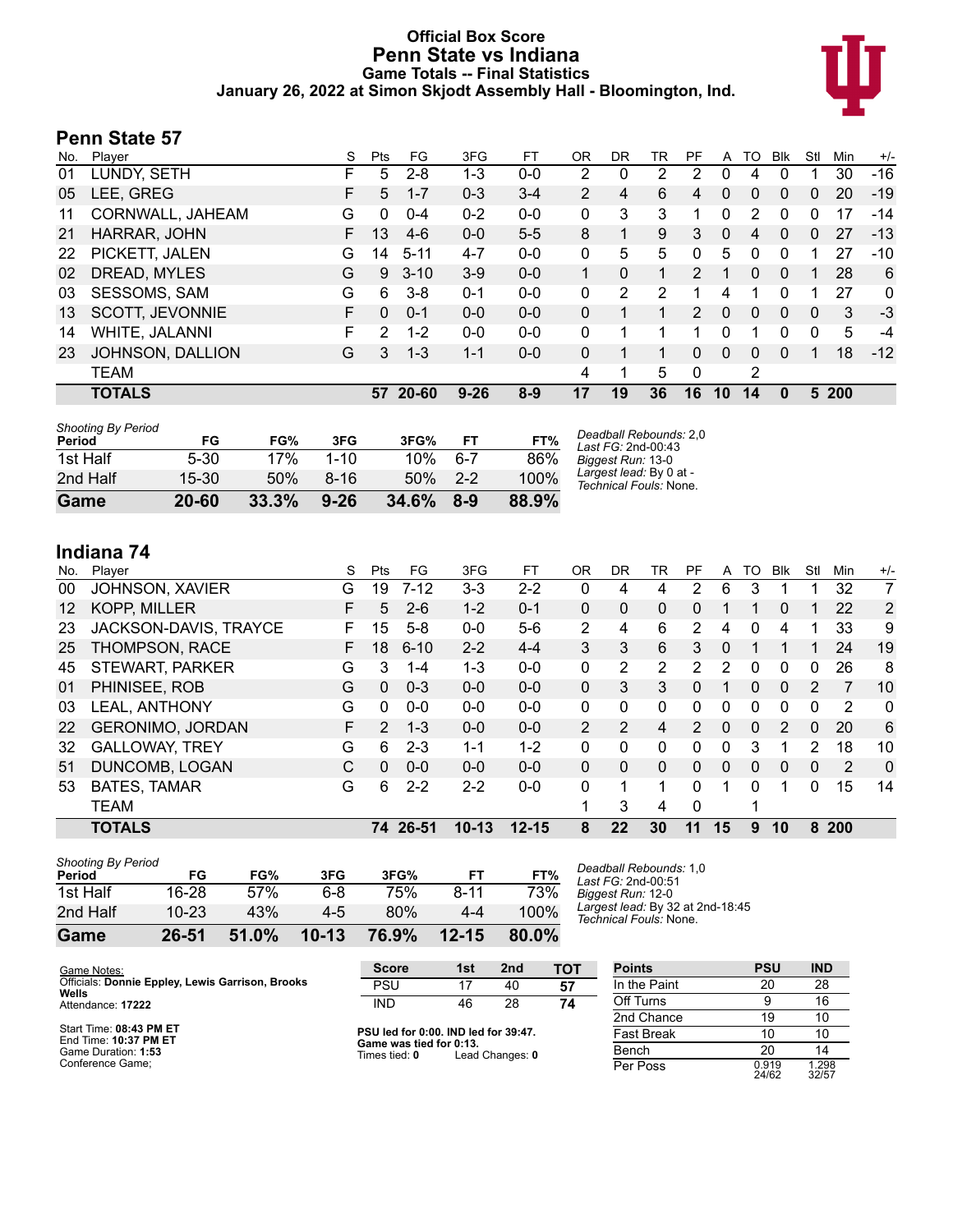#### **Official Box Score Penn State vs Indiana First Half Statistics Only January 26, 2022 at Simon Skjodt Assembly Hall - Bloomington, Ind.**



## **Penn State 17**

| No. | Plaver                 | S  | <b>Pts</b> | FG       | 3FG      | <b>FT</b> | <b>OR</b>      | <b>DR</b> | <b>TR</b> | PF             | A        | TO       | <b>B</b> lk | Stl          | Min    | $+/-$ |
|-----|------------------------|----|------------|----------|----------|-----------|----------------|-----------|-----------|----------------|----------|----------|-------------|--------------|--------|-------|
| 01  | LUNDY, SETH            | F  | 2          | $1 - 5$  | $0 - 1$  | $0 - 0$   |                | 0         |           |                | 0        | 2        | 0           | 0            | 13     | $-27$ |
| 05  | LEE, GREG              | F. | 5          | $1 - 7$  | $0 - 3$  | $3 - 4$   | $\overline{2}$ | 3         | 5         | 2              | 0        | 0        | 0           | 0            | 15     | $-19$ |
| 11  | CORNWALL, JAHEAM       | G  | 0          | $0 - 0$  | $0 - 0$  | $0 - 0$   | 0              | 1         |           | 0              | 0        |          | 0           | 0            | 8      | $-16$ |
| 21  | HARRAR, JOHN           | F. | 5          | $1 - 3$  | $0 - 0$  | $3 - 3$   | 3              | $\Omega$  | 3         | $\mathcal{P}$  | 0        | 0        | $\Omega$    | $\mathbf{0}$ | 12     | $-25$ |
| 22  | PICKETT, JALEN         | G  | 0          | $0 - 4$  | $0 - 1$  | $0 - 0$   | 0              | 0         | $\Omega$  | 0              |          | 0        | $\Omega$    |              | 10     | $-23$ |
| 02  | DREAD, MYLES           | G  | $\Omega$   | $0 - 3$  | $0 - 3$  | $0 - 0$   | 0              | $\Omega$  | 0         | $\mathcal{P}$  | 0        | $\Omega$ | $\Omega$    |              | 10     | -6    |
| 03  | <b>SESSOMS, SAM</b>    | G  | 0          | $0 - 4$  | $0 - 1$  | $0 - 0$   | 0              | 0         | 0         | 0              |          |          | 0           |              | 13     | -11   |
| 13  | <b>SCOTT, JEVONNIE</b> | F. | $\Omega$   | $0 - 1$  | $0 - 0$  | $0 - 0$   | 0              | 1         | 1         | $\overline{2}$ | $\Omega$ | $\Omega$ | 0           | 0            | 3      | $-3$  |
| 14  | WHITE, JALANNI         | F  | 2          | $1 - 2$  | $0 - 0$  | $0 - 0$   | 0              | 1         |           | 1              | 0        |          | $\Omega$    | 0            | 5      | $-4$  |
| 23  | JOHNSON, DALLION       | G  | 3          | $1 - 1$  | $1 - 1$  | $0 - 0$   | 0              | 1         |           | 0              | $\Omega$ | $\Omega$ | $\Omega$    | $\Omega$     | 11     | $-11$ |
|     | <b>TEAM</b>            |    |            |          |          |           | $\overline{2}$ | 0         | 2         | $\Omega$       |          | 2        |             |              |        |       |
|     | <b>TOTALS</b>          |    | 17         | $5 - 30$ | $1 - 10$ | $6 - 7$   | 8              | 7         | 15        | 10             | 2        |          | $\bf{0}$    |              | 3, 100 |       |
|     |                        |    |            |          |          |           |                |           |           |                |          |          |             |              |        |       |

| <b>Shooting By Period</b><br>Period | FG        | FG%   | 3FG      | 3FG%  | FT. | FT%   | Deadball Rebounds: 2,0<br>Last FG Half: PSU 2nd-00:43 |
|-------------------------------------|-----------|-------|----------|-------|-----|-------|-------------------------------------------------------|
| 1st Half                            | $5 - 30$  | 17%   | $1 - 10$ | 10%   | 6-7 | 86%   |                                                       |
| Game                                | $20 - 60$ | 33.3% | $9 - 26$ | 34.6% | 8-9 | 88.9% |                                                       |

### **Indiana 46**

| No. | Player                  | S  | <b>Pts</b>    | <b>FG</b> | 3FG     | <b>FT</b> | <b>OR</b>      | <b>DR</b> | TR           | PF            | A        | TO | <b>B</b> lk   | Stl      | Min      | $+/-$    |
|-----|-------------------------|----|---------------|-----------|---------|-----------|----------------|-----------|--------------|---------------|----------|----|---------------|----------|----------|----------|
| 00  | JOHNSON, XAVIER         | G  | 10            | $3-5$     | $2 - 2$ | $2 - 2$   | 0              | 3         | 3            |               | 2        |    | 0             | 0        | 13       | 19       |
| 12  | <b>KOPP, MILLER</b>     | F  | 0             | $0 - 2$   | $0 - 1$ | $0 - 1$   | 0              | 0         | 0            | 0             |          |    | $\Omega$      |          | 10       | 15       |
| 23  | JACKSON-DAVIS, TRAYCE   | F  | 13            | $4 - 4$   | $0 - 0$ | $5-6$     | 2              | 3         | 5            |               | 3        | 0  | 4             | $\Omega$ | 17       | 21       |
| 25  | <b>THOMPSON, RACE</b>   | F. |               | $5 - 7$   | $1 - 1$ | $0 - 0$   | $\overline{2}$ |           | 3            | $\mathcal{P}$ | $\Omega$ |    |               |          | 14       | 25       |
| 45  | <b>STEWART, PARKER</b>  | G  | 3             | $1 - 3$   | $1-2$   | $0 - 0$   | 0              | 2         | 2            |               | 1        | 0  | $\Omega$      | 0        | 12       | 20       |
| 01  | PHINISEE, ROB           | G  | $\Omega$      | $0 - 3$   | $0 - 0$ | $0 - 0$   | $\Omega$       | 3         | 3            | 0             |          | 0  | $\mathbf{0}$  | 2        |          | 10       |
| 03  | <b>LEAL, ANTHONY</b>    | G  | 0             | $0 - 0$   | $0 - 0$ | $0 - 0$   | 0              | 0         | 0            | 0             | 0        | 0  | 0             | 0        | 0        | 0        |
| 22  | <b>GERONIMO, JORDAN</b> | F. | $\mathcal{P}$ | $1 - 1$   | $0 - 0$ | $0 - 0$   | $\overline{2}$ |           | 3            |               | 0        | 0  | $\mathcal{P}$ | $\Omega$ | 9        | 12       |
| 32  | <b>GALLOWAY, TREY</b>   | G  |               | $0 - 1$   | $0 - 0$ | $1 - 2$   | 0              | 0         | $\mathbf{0}$ | 0             | 0        | 2  | 0             | $\Omega$ | 8        | 9        |
| 51  | DUNCOMB, LOGAN          | С  | 0             | $0 - 0$   | $0 - 0$ | $0 - 0$   | $\Omega$       | 0         | $\mathbf{0}$ | 0             | 0        | 0  | $\Omega$      | $\Omega$ | $\Omega$ | $\Omega$ |
| 53  | <b>BATES, TAMAR</b>     | G  | 6             | $2 - 2$   | $2 - 2$ | $0 - 0$   | 0              | 0         | $\Omega$     | 0             | 1        | 0  |               | 0        | 10       | 14       |
|     | <b>TEAM</b>             |    |               |           |         |           | 1              | 3         | 4            | $\Omega$      |          | 0  |               |          |          |          |
|     | <b>TOTALS</b>           |    | 46            | 16-28     | $6 - 8$ | $8 - 11$  |                | 16        | 23           | 6             | 9        | 5  | 8             | 4        | 100      |          |

| <b>Shooting By Period</b><br>Period | FG        | FG%   | 3FG       | 3FG%  |           | FT%   |
|-------------------------------------|-----------|-------|-----------|-------|-----------|-------|
| 1st Half                            | 16-28     | 57%   | հ-8       | 75%   | $8 - 11$  | 73%   |
| Game                                | $26 - 51$ | 51.0% | $10 - 13$ | 76.9% | $12 - 15$ | 80.0% |

*Deadball Rebounds:* 1,0 *Last FG Half:* IND 2nd-00:51

| Game Notes:                                               | <b>Score</b> | 1st | 2 <sub>nd</sub> | тот | <b>Points (This Period)</b> | <b>PSU</b>    | <b>IND</b>    |
|-----------------------------------------------------------|--------------|-----|-----------------|-----|-----------------------------|---------------|---------------|
| Officials: Donnie Eppley, Lewis Garrison, Brooks<br>Wells | PSU          | 17  | 40              | 57  | In the Paint                |               | 16            |
| Attendance: 17222                                         | IND          | 46  | 28              | 74  | Off Turns                   |               |               |
|                                                           |              |     |                 |     | 2nd Chance                  |               |               |
| Start Time: 08:43 PM ET<br>End Time: 10:37 PM ET          |              |     |                 |     | <b>Fast Break</b>           |               |               |
| Game Duration: 1:53                                       |              |     |                 |     | Bench                       |               |               |
| Conference Game:                                          |              |     |                 |     | Per Poss                    | 0.531<br>8/32 | .533<br>20/30 |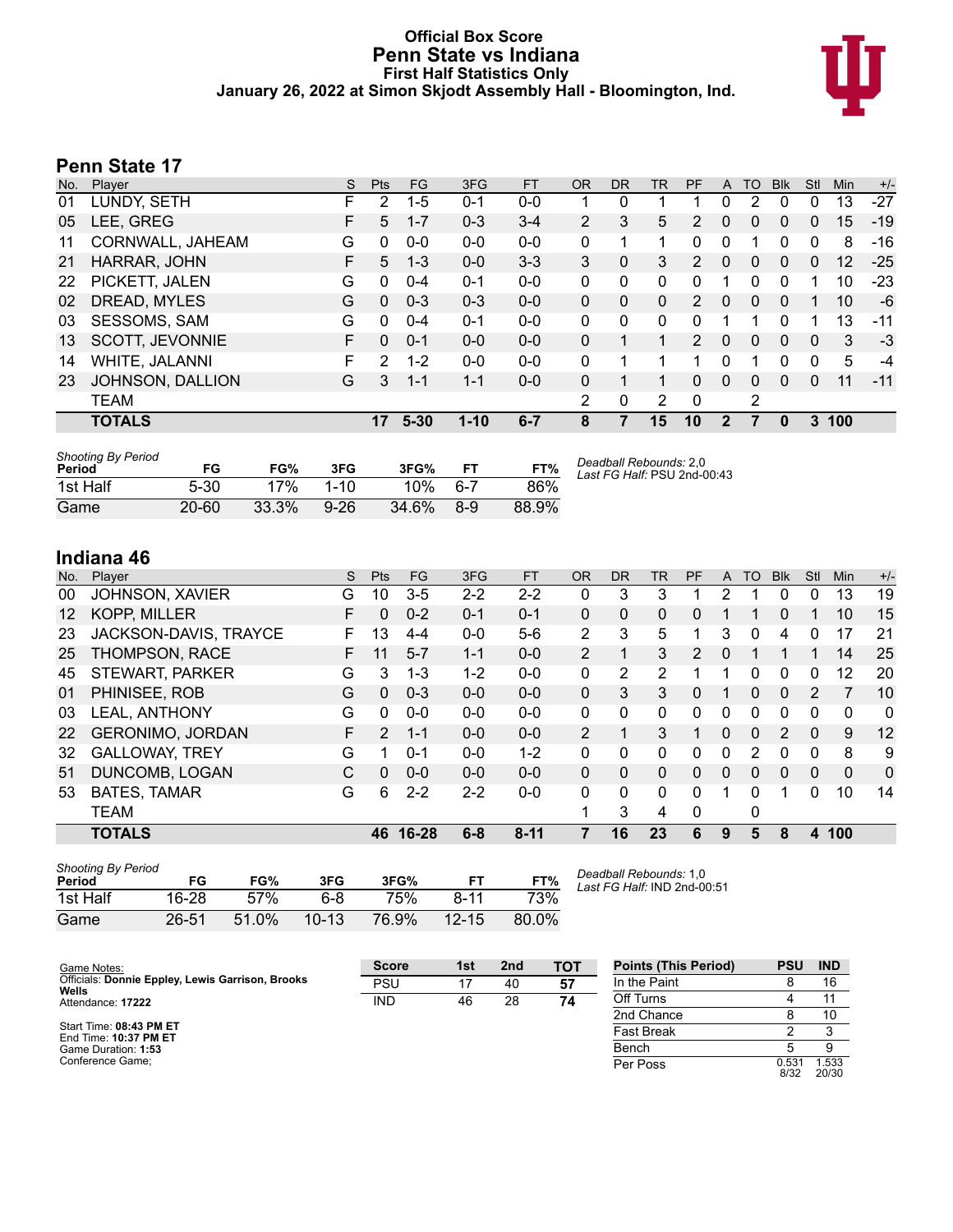#### **Official Play-By-Play Penn State vs Indiana First Half January 26, 2022 at Simon Skjodt Assembly Hall - Bloomington, Ind.**



#### **Period 1**

<mark>Starters:</mark><br>Penn State: 1 LUNDY,SETH (F); 5 LEE,GREG (F); 11 CORNWALL,JAHEAM (G); 21 HARRAR,JOHN (F); 22 PICKETT,JALEN (G);<br>Indiana: 0 JOHNSON,XAVIER (G); 12 KOPP,MILLER (F); 23 JACKSON-DAVIS,TRAYCE (F); 25 THOMPSON,RACE (

| Time           | <b>VISITORS: Penn State</b>                  | <b>Score</b> | <b>Margin</b>  | <b>HOME: Indiana</b>                                             |
|----------------|----------------------------------------------|--------------|----------------|------------------------------------------------------------------|
| 19:47          |                                              | $2 - 0$      | H <sub>2</sub> | GOOD! JUMPER by JACKSON-DAVIS, TRAYCE [PNT]                      |
| 19:21          | MISSED LAYUP by LEE, GREG                    |              |                |                                                                  |
| 19:21          |                                              |              |                | BLOCK by JACKSON-DAVIS, TRAYCE                                   |
| 19:21          | REBOUND (OFF) by TEAM                        |              |                |                                                                  |
| 19:16          | TURNOVER (SHOTCLOCK) by TEAM                 |              |                |                                                                  |
| 19:03          |                                              | $5-0$        | H <sub>5</sub> | GOOD! 3PTR by THOMPSON, RACE                                     |
| 19:03<br>18:45 | TURNOVER (BADPASS) by CORNWALL, JAHEAM       |              |                | ASSIST by JOHNSON, XAVIER                                        |
| 18:45          |                                              |              |                | STEAL by THOMPSON, RACE                                          |
| 18:31          |                                              |              |                | TURNOVER (LOSTBALL) by JOHNSON, XAVIER                           |
| 18:31          | STEAL by PICKETT, JALEN                      |              |                |                                                                  |
| 18:27          | MISSED LAYUP by LUNDY, SETH                  |              |                |                                                                  |
| 18:27          |                                              |              |                | BLOCK by THOMPSON, RACE                                          |
| 18:23          |                                              |              |                | REBOUND (DEF) by STEWART, PARKER                                 |
| 18:18          |                                              | $8-0$        | H <sub>8</sub> | GOOD! 3PTR by JOHNSON, XAVIER                                    |
| 18:00          |                                              |              |                | FOUL (PERSONAL) by STEWART, PARKER                               |
| 17:41          | MISSED JUMPER by HARRAR, JOHN                |              |                |                                                                  |
| 17:41<br>17:41 |                                              |              |                | REBOUND (DEF) by TEAM<br>BLOCK by JACKSON-DAVIS, TRAYCE          |
| 17:20          |                                              |              |                | TURNOVER (3SEC) by THOMPSON, RACE                                |
| 16:59          | MISSED 3PTR by LUNDY, SETH                   |              |                |                                                                  |
| 16:56          |                                              |              |                | REBOUND (DEF) by THOMPSON, RACE                                  |
| 16:50          | FOUL (PERSONAL) by HARRAR, JOHN              |              |                |                                                                  |
| 16:50          |                                              | $9-0$        | H9             | GOOD! FT by JACKSON-DAVIS, TRAYCE                                |
| 16:50          |                                              | $10 - 0$     | H 10           | GOOD! FT by JACKSON-DAVIS, TRAYCE                                |
| 16:29          | MISSED 3PTR by PICKETT, JALEN                |              |                |                                                                  |
| 16:27          |                                              |              |                | REBOUND (DEF) by JOHNSON, XAVIER                                 |
| 16:23          | FOUL (PERSONAL) by LUNDY, SETH               |              |                |                                                                  |
| 16:23          | SUB OUT: HARRAR, JOHN                        |              |                |                                                                  |
| 16:23          | SUB IN: WHITE, JALANNI                       |              |                |                                                                  |
| 16:20<br>16:17 | REBOUND (DEF) by LEE, GREG                   |              |                | MISSED JUMPER by STEWART, PARKER                                 |
| 16:01          | TURNOVER (LOSTBALL) by LUNDY, SETH           |              |                |                                                                  |
| 16:01          |                                              |              |                | STEAL by KOPP, MILLER                                            |
| 15:57          |                                              | $12 - 0$     | H 12           | GOOD! LAYUP by JOHNSON, XAVIER [FB]                              |
| 15:57          |                                              |              |                | ASSIST by KOPP, MILLER                                           |
| 15:26          | MISSED JUMPER by PICKETT, JALEN              |              |                |                                                                  |
| 15:23          |                                              |              |                | REBOUND (DEF) by JOHNSON, XAVIER                                 |
| 15:18          |                                              |              |                | TURNOVER (BADPASS) by KOPP, MILLER                               |
| 15:13          | GOOD! LAYUP by LUNDY, SETH [FB]              | $12 - 2$     | H 10           |                                                                  |
| 15:13          | ASSIST by PICKETT, JALEN                     |              |                |                                                                  |
| 14:52<br>14:52 |                                              | $15 - 2$     | H 13           | GOOD! 3PTR by JOHNSON, XAVIER<br>ASSIST by JACKSON-DAVIS, TRAYCE |
| 14:34          | MISSED LAYUP by WHITE, JALANNI               |              |                |                                                                  |
| 14:34          |                                              |              |                | BLOCK by JACKSON-DAVIS, TRAYCE                                   |
| 14:34          | REBOUND (OFF) by TEAM                        |              |                |                                                                  |
| 14:34          |                                              |              |                |                                                                  |
| 14:34          |                                              |              |                | SUB OUT: JOHNSON, XAVIER                                         |
| 14:34          |                                              |              |                | SUB OUT: STEWART, PARKER                                         |
| 14:34          |                                              |              |                | SUB IN: PHINISEE, ROB                                            |
| 14:34          |                                              |              |                | SUB IN: GALLOWAY, TREY                                           |
| 14:34          | SUB OUT: LUNDY, SETH                         |              |                |                                                                  |
| 14:34          | SUB OUT: CORNWALL, JAHEAM                    |              |                |                                                                  |
| 14:34          | SUB OUT: PICKETT, JALEN                      |              |                |                                                                  |
| 14:34<br>14:34 | SUB IN: DREAD, MYLES<br>SUB IN: SESSOMS, SAM |              |                |                                                                  |
| 14:34          | SUB IN: JOHNSON, DALLION                     |              |                |                                                                  |
| 14:29          |                                              |              |                | FOUL (PERSONAL) by THOMPSON, RACE                                |
| 14:29          | MISSED FT by LEE, GREG                       |              |                |                                                                  |
| 14:29          | REBOUND (OFF) by TEAM                        |              |                |                                                                  |
| 14:29          | GOOD! FT by LEE, GREG                        | $15-3$       | H 12           |                                                                  |
| 14:13          | FOUL (PERSONAL) by WHITE, JALANNI            |              |                |                                                                  |
| 14:06          |                                              |              |                | MISSED JUMPER by THOMPSON, RACE                                  |
| 14:03          |                                              |              |                | REBOUND (OFF) by THOMPSON, RACE                                  |
| 14:02          |                                              | $17-3$       | H 14           | GOOD! DUNK by THOMPSON, RACE                                     |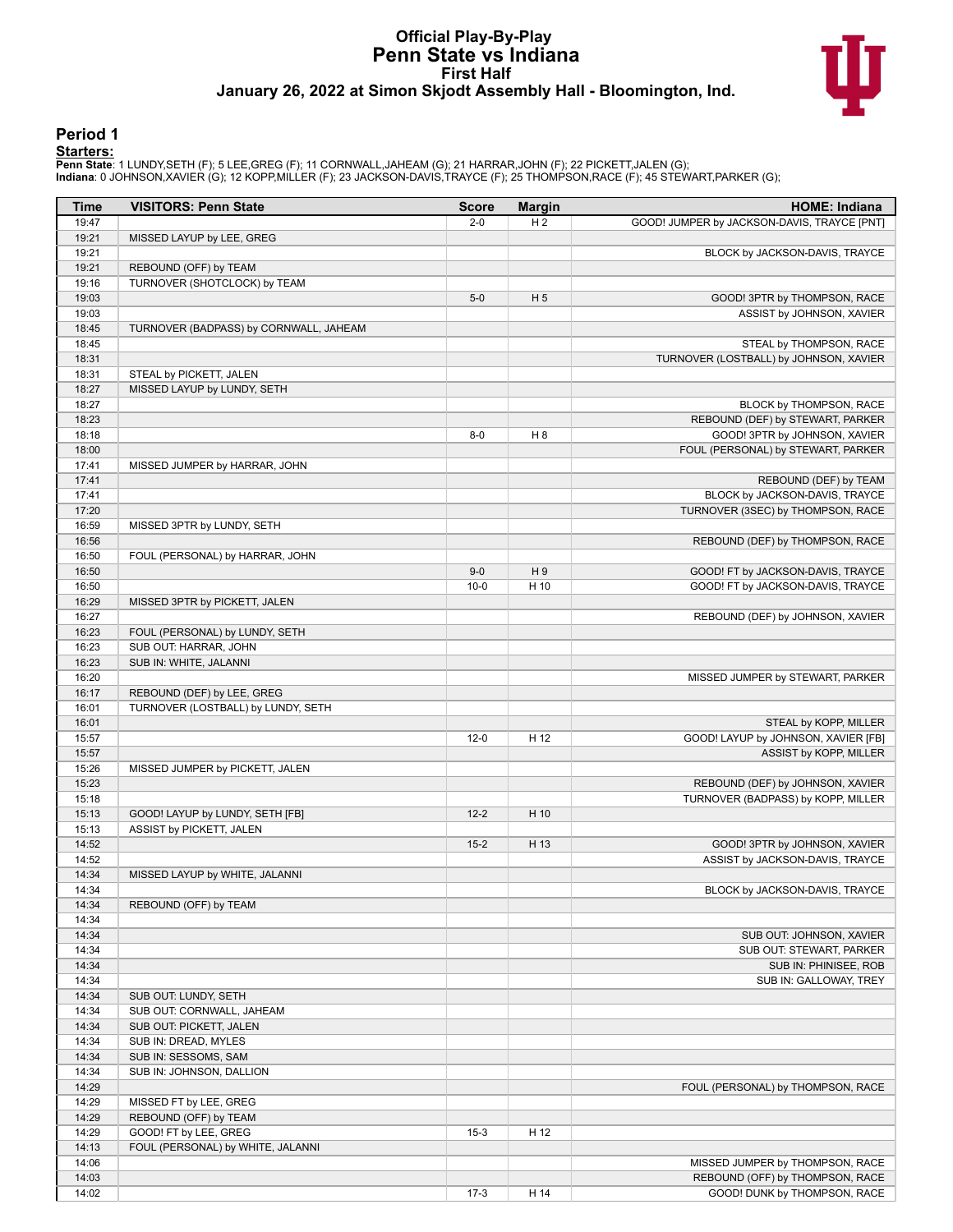| Time           | <b>VISITORS: Penn State</b>                                      | <b>Score</b> | <b>Margin</b> | <b>HOME: Indiana</b>                                              |
|----------------|------------------------------------------------------------------|--------------|---------------|-------------------------------------------------------------------|
| 13:46          |                                                                  |              |               | SUB OUT: KOPP, MILLER                                             |
| 13:46          |                                                                  |              |               | SUB IN: BATES, TAMAR                                              |
| 13:35          | GOOD! JUMPER by WHITE, JALANNI [PNT]                             | $17-5$       | H 12          |                                                                   |
| 13:03          |                                                                  |              |               | MISSED LAYUP by PHINISEE, ROB                                     |
| 13:00<br>12:48 | REBOUND (DEF) by WHITE, JALANNI<br>MISSED 3PTR by DREAD, MYLES   |              |               |                                                                   |
| 12:45          |                                                                  |              |               | REBOUND (DEF) by JACKSON-DAVIS, TRAYCE                            |
| 12:35          |                                                                  |              |               | TURNOVER (LOSTBALL) by GALLOWAY, TREY                             |
| 12:35          | STEAL by DREAD, MYLES                                            |              |               |                                                                   |
| 12:21          | MISSED JUMPER by LEE, GREG                                       |              |               |                                                                   |
| 12:18          |                                                                  |              |               | REBOUND (DEF) by JACKSON-DAVIS, TRAYCE                            |
| 12:14          |                                                                  |              |               | TIMEOUT 30SEC                                                     |
| 12:14<br>12:14 |                                                                  |              |               | SUB OUT: THOMPSON, RACE                                           |
| 12:14          |                                                                  |              |               | SUB IN: GERONIMO, JORDAN                                          |
| 12:14          | SUB OUT: LEE, GREG                                               |              |               |                                                                   |
| 12:14          | SUB IN: HARRAR, JOHN                                             |              |               |                                                                   |
| 12:02          |                                                                  | $19-5$       | H 14          | GOOD! JUMPER by JACKSON-DAVIS, TRAYCE [PNT]                       |
| 12:00          | TURNOVER (OUTOFBOUNDS) by WHITE, JALANNI                         |              |               |                                                                   |
| 12:00          | SUB OUT: WHITE, JALANNI                                          |              |               |                                                                   |
| 12:00<br>11:51 | SUB IN: LUNDY, SETH                                              | $22 - 5$     | H 17          | GOOD! 3PTR by BATES, TAMAR                                        |
| 11:51          |                                                                  |              |               | ASSIST by JACKSON-DAVIS, TRAYCE                                   |
| 11:25          | MISSED JUMPER by SESSOMS, SAM                                    |              |               |                                                                   |
| 11:25          |                                                                  |              |               | BLOCK by BATES, TAMAR                                             |
| 11:25          | REBOUND (OFF) by HARRAR, JOHN                                    |              |               |                                                                   |
| 11:22          | TURNOVER (LOSTBALL) by LUNDY, SETH                               |              |               |                                                                   |
| 11:22          |                                                                  |              |               | STEAL by PHINISEE, ROB                                            |
| 11:03          |                                                                  |              |               | MISSED LAYUP by PHINISEE, ROB                                     |
| 11:01<br>10:49 | REBOUND (DEF) by JOHNSON, DALLION<br>MISSED 3PTR by DREAD, MYLES |              |               |                                                                   |
| 10:46          | REBOUND (OFF) by HARRAR, JOHN                                    |              |               |                                                                   |
| 10:44          | GOOD! JUMPER by HARRAR, JOHN [PNT]                               | $22 - 7$     | H 15          |                                                                   |
| 10:44          |                                                                  |              |               | FOUL (PERSONAL) by JACKSON-DAVIS, TRAYCE                          |
| 10:44          |                                                                  |              |               | SUB OUT: JACKSON-DAVIS, TRAYCE                                    |
| 10:44          |                                                                  |              |               | SUB IN: THOMPSON, RACE                                            |
| 10:44          | GOOD! FT by HARRAR, JOHN                                         | $22 - 8$     | H 14          |                                                                   |
| 10:29          |                                                                  | $24 - 8$     | H 16          | GOOD! JUMPER by GERONIMO, JORDAN [PNT]<br>ASSIST by PHINISEE, ROB |
| 10:29<br>10:04 | MISSED LAYUP by LUNDY, SETH                                      |              |               |                                                                   |
| 10:03          |                                                                  |              |               | REBOUND (DEF) by TEAM                                             |
| 09:34          |                                                                  | $26 - 8$     | H 18          | GOOD! JUMPER by THOMPSON, RACE                                    |
| 09:34          |                                                                  |              |               | ASSIST by BATES, TAMAR                                            |
| 09:17          | TURNOVER (LOSTBALL) by SESSOMS, SAM                              |              |               |                                                                   |
| 09:17          |                                                                  |              |               | STEAL by PHINISEE, ROB                                            |
| 09:13          | FOUL (PERSONAL) by DREAD, MYLES<br>SUB OUT: DREAD, MYLES         |              |               |                                                                   |
| 09:13<br>09:13 | SUB OUT: SESSOMS, SAM                                            |              |               |                                                                   |
| 09:13          | SUB IN: LEE, GREG                                                |              |               |                                                                   |
| 09:13          | SUB IN: PICKETT, JALEN                                           |              |               |                                                                   |
| 09:13          |                                                                  | $27 - 8$     | H 19          | GOOD! FT by GALLOWAY, TREY [FB]                                   |
| 09:13          |                                                                  |              |               | MISSED FT by GALLOWAY, TREY                                       |
| 09:13          |                                                                  |              |               | REBOUND (OFF) by GERONIMO, JORDAN                                 |
| 09:13          | FOUL (PERSONAL) by LEE, GREG                                     |              |               |                                                                   |
| 08:56<br>08:53 | REBOUND (DEF) by LEE, GREG                                       |              |               | MISSED JUMPER by GALLOWAY, TREY                                   |
| 08:47          | MISSED JUMPER by LEE, GREG                                       |              |               |                                                                   |
| 08:45          |                                                                  |              |               | REBOUND (DEF) by PHINISEE, ROB                                    |
| 08:29          |                                                                  |              |               | MISSED JUMPER by PHINISEE, ROB                                    |
| 08:26          |                                                                  |              |               | REBOUND (OFF) by THOMPSON, RACE                                   |
| 08:26          |                                                                  | $29 - 8$     | H 21          | GOOD! JUMPER by THOMPSON, RACE                                    |
| 08:26          | TIMEOUT 30SEC                                                    |              |               |                                                                   |
| 08:26<br>08:02 |                                                                  |              |               |                                                                   |
| 07:59          | MISSED 3PTR by LEE, GREG                                         |              |               | REBOUND (DEF) by PHINISEE, ROB                                    |
| 07:41          |                                                                  | $31 - 8$     | H 23          | GOOD! JUMPER by THOMPSON, RACE [PNT]                              |
| 07:25          | MISSED DUNK by HARRAR, JOHN                                      |              |               |                                                                   |
| 07:25          |                                                                  |              |               | BLOCK by GERONIMO, JORDAN                                         |
| 07:21          |                                                                  |              |               | REBOUND (DEF) by PHINISEE, ROB                                    |
| 07:21          |                                                                  |              |               | SUB OUT: PHINISEE, ROB                                            |
| 07:21          |                                                                  |              |               | SUB OUT: GERONIMO, JORDAN                                         |
| 07:21          |                                                                  |              |               | SUB IN: JOHNSON, XAVIER                                           |
| 07:21<br>07:21 | SUB OUT: JOHNSON, DALLION                                        |              |               | SUB IN: JACKSON-DAVIS, TRAYCE                                     |
| 07:21          | SUB IN: SESSOMS, SAM                                             |              |               |                                                                   |
| 07:06          |                                                                  |              |               | TURNOVER (BADPASS) by GALLOWAY, TREY                              |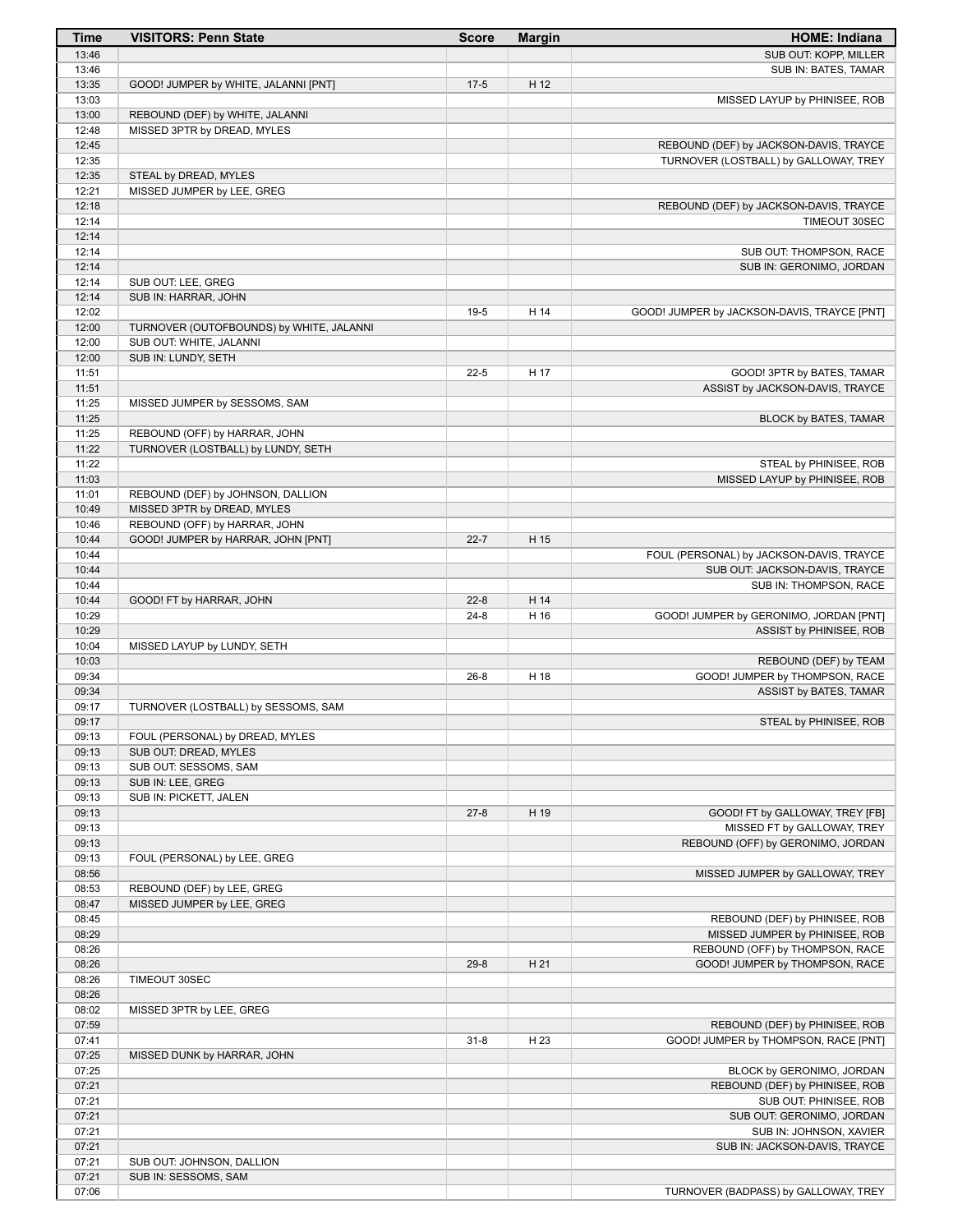| Time           | <b>VISITORS: Penn State</b>                                  | <b>Score</b> | <b>Margin</b> | <b>HOME: Indiana</b>                                                          |
|----------------|--------------------------------------------------------------|--------------|---------------|-------------------------------------------------------------------------------|
| 07:06          | STEAL by SESSOMS, SAM                                        |              |               |                                                                               |
| 07:01          | MISSED LAYUP by PICKETT, JALEN                               |              |               |                                                                               |
| 06:58          | REBOUND (OFF) by LUNDY, SETH                                 |              |               |                                                                               |
| 06:58<br>06:55 | MISSED LAYUP by LUNDY, SETH<br>REBOUND (OFF) by HARRAR, JOHN |              |               |                                                                               |
| 06:51          | MISSED 3PTR by SESSOMS, SAM                                  |              |               |                                                                               |
| 06:48          | REBOUND (OFF) by LEE, GREG                                   |              |               |                                                                               |
| 06:48          |                                                              |              |               | FOUL (PERSONAL) by JOHNSON, XAVIER                                            |
| 06:48          | GOOD! FT by LEE, GREG                                        | $31-9$       | H 22          |                                                                               |
| 06:48          |                                                              |              |               | SUB OUT: GALLOWAY, TREY                                                       |
| 06:48          |                                                              |              |               | SUB IN: STEWART, PARKER                                                       |
| 06:48          | GOOD! FT by LEE, GREG                                        | $31 - 10$    | H 21          |                                                                               |
| 06:25<br>06:22 | REBOUND (DEF) by LEE, GREG                                   |              |               | MISSED LAYUP by THOMPSON, RACE                                                |
| 06:13          | MISSED JUMPER by PICKETT, JALEN                              |              |               |                                                                               |
| 06:13          |                                                              |              |               | REBOUND (DEF) by TEAM                                                         |
| 05:58          |                                                              | $33-10$      | H 23          | GOOD! DUNK by JACKSON-DAVIS, TRAYCE                                           |
| 05:58          |                                                              |              |               | ASSIST by JOHNSON, XAVIER                                                     |
| 05:32          | MISSED 3PTR by LEE, GREG                                     |              |               |                                                                               |
| 05:28          |                                                              |              |               | REBOUND (DEF) by JOHNSON, XAVIER                                              |
| 05:21<br>05:21 |                                                              | $36-10$      | H 26          | GOOD! 3PTR by STEWART, PARKER<br>ASSIST by JACKSON-DAVIS, TRAYCE              |
| 04:55          | MISSED 3PTR by LEE, GREG                                     |              |               |                                                                               |
| 04:52          |                                                              |              |               | REBOUND (DEF) by STEWART, PARKER                                              |
| 04:45          |                                                              | $39-10$      | H 29          | GOOD! 3PTR by BATES, TAMAR                                                    |
| 04:45          |                                                              |              |               | ASSIST by STEWART, PARKER                                                     |
| 04:12          |                                                              |              |               | FOUL (PERSONAL) by THOMPSON, RACE                                             |
| 04:12          | GOOD! FT by HARRAR, JOHN                                     | 39-11        | H 28          |                                                                               |
| 04:12          |                                                              |              |               | SUB OUT: THOMPSON, RACE                                                       |
| 04:12<br>04:12 |                                                              |              |               | SUB OUT: BATES, TAMAR                                                         |
| 04:12          |                                                              |              |               | SUB IN: KOPP, MILLER<br>SUB IN: GERONIMO, JORDAN                              |
| 04:12          | SUB OUT: LUNDY, SETH                                         |              |               |                                                                               |
| 04:12          | SUB OUT: LEE, GREG                                           |              |               |                                                                               |
| 04:12          | SUB OUT: PICKETT, JALEN                                      |              |               |                                                                               |
| 04:12          | SUB IN: DREAD, MYLES                                         |              |               |                                                                               |
| 04:12          | SUB IN: WHITE, JALANNI                                       |              |               |                                                                               |
| 04:12          | SUB IN: JOHNSON, DALLION                                     |              |               |                                                                               |
| 04:12<br>04:00 | GOOD! FT by HARRAR, JOHN                                     | $39-12$      | H 27          |                                                                               |
| 04:00          | FOUL (PERSONAL) by HARRAR, JOHN                              |              |               |                                                                               |
| 04:00          | SUB OUT: HARRAR, JOHN                                        |              |               |                                                                               |
| 04:00          | SUB IN: LEE, GREG                                            |              |               |                                                                               |
| 03:57          |                                                              |              |               | MISSED 3PTR by STEWART, PARKER                                                |
| 03:54          |                                                              |              |               | REBOUND (OFF) by GERONIMO, JORDAN                                             |
| 03:54          | FOUL (PERSONAL) by DREAD, MYLES                              |              |               |                                                                               |
| 03:54          |                                                              |              |               | MISSED FT by KOPP, MILLER<br>REBOUND (OFF) by JACKSON-DAVIS, TRAYCE           |
| 03:53<br>03:53 | FOUL (PERSONAL) by LEE, GREG                                 |              |               |                                                                               |
| 03:53          |                                                              | 40-12        | H 28          | GOOD! FT by JACKSON-DAVIS, TRAYCE                                             |
| 03:53          | SUB OUT: WHITE, JALANNI                                      |              |               |                                                                               |
| 03:53          | SUB IN: SCOTT, JEVONNIE                                      |              |               |                                                                               |
| 03:53          |                                                              | $41 - 12$    | H 29          | GOOD! FT by JACKSON-DAVIS, TRAYCE                                             |
| 03:22          | GOOD! 3PTR by JOHNSON, DALLION                               | $41 - 15$    | H 26          |                                                                               |
| 03:22          | ASSIST by SESSOMS, SAM                                       |              |               |                                                                               |
| 03:03<br>03:03 | FOUL (PERSONAL) by SCOTT, JEVONNIE                           |              |               | MISSED FT by JACKSON-DAVIS, TRAYCE                                            |
| 03:03          |                                                              |              |               | REBOUND (OFF) by TEAM                                                         |
| 03:03          | SUB OUT: LEE, GREG                                           |              |               |                                                                               |
| 03:03          | SUB IN: CORNWALL, JAHEAM                                     |              |               |                                                                               |
| 03:03          |                                                              | $42 - 15$    | H 27          | GOOD! FT by JACKSON-DAVIS, TRAYCE                                             |
| 02:43          | MISSED JUMPER by SCOTT, JEVONNIE                             |              |               |                                                                               |
| 02:40          |                                                              |              |               | REBOUND (DEF) by GERONIMO, JORDAN                                             |
| 02:33          |                                                              |              |               | MISSED 3PTR by KOPP, MILLER                                                   |
| 02:30<br>02:23 | FOUL (PERSONAL) by SCOTT, JEVONNIE                           |              |               | REBOUND (OFF) by TEAM                                                         |
| 02:23          |                                                              | 43-15        | H 28          | GOOD! FT by JOHNSON, XAVIER                                                   |
| 02:23          |                                                              | 44-15        | H 29          | GOOD! FT by JOHNSON, XAVIER                                                   |
| 01:52          | MISSED 3PTR by DREAD, MYLES                                  |              |               |                                                                               |
| 01:52          |                                                              |              |               | BLOCK by GERONIMO, JORDAN                                                     |
| 01:52          | REBOUND (OFF) by TEAM                                        |              |               |                                                                               |
| 01:52          | TURNOVER (SHOTCLOCK) by TEAM                                 |              |               |                                                                               |
| 01:40          |                                                              |              |               | MISSED LAYUP by JOHNSON, XAVIER                                               |
| 01:35<br>01:35 |                                                              | 46-15        | H 31          | REBOUND (OFF) by JACKSON-DAVIS, TRAYCE<br>GOOD! DUNK by JACKSON-DAVIS, TRAYCE |
| 01:16          | MISSED LAYUP by SESSOMS, SAM                                 |              |               |                                                                               |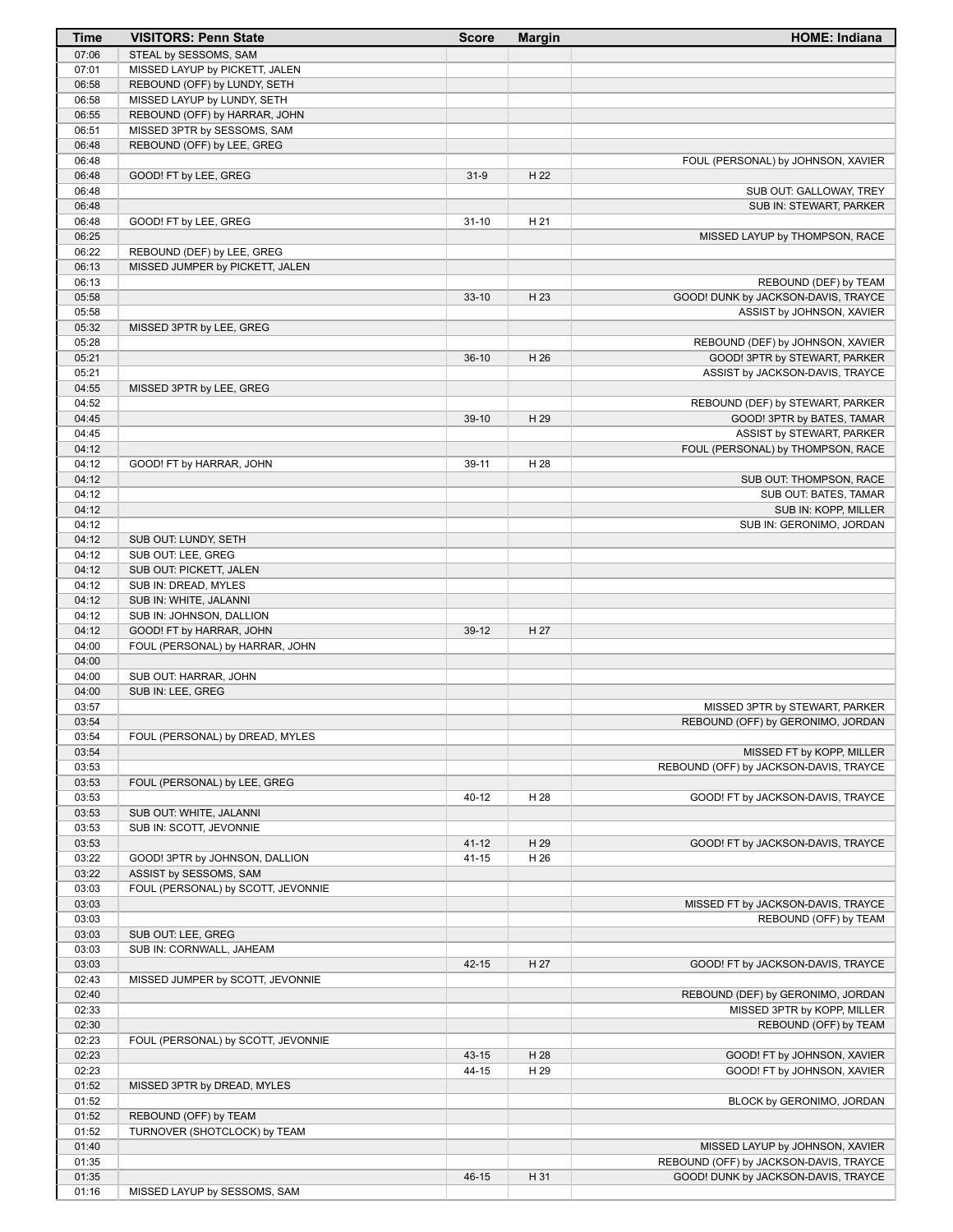| <b>Time</b> | <b>VISITORS: Penn State</b>       | <b>Score</b> | <b>Margin</b> | <b>HOME: Indiana</b>                   |
|-------------|-----------------------------------|--------------|---------------|----------------------------------------|
| 01:13       |                                   |              |               | REBOUND (DEF) by JACKSON-DAVIS, TRAYCE |
| 00:58       |                                   |              |               | MISSED JUMPER by KOPP, MILLER          |
| 00:55       | REBOUND (DEF) by SCOTT, JEVONNIE  |              |               |                                        |
| 00:53       |                                   |              |               | FOUL (PERSONAL) by GERONIMO, JORDAN    |
| 00:53       | SUB OUT: SCOTT, JEVONNIE          |              |               |                                        |
| 00:53       | SUB IN: LEE. GREG                 |              |               |                                        |
| 00:30       | MISSED JUMPER by SESSOMS, SAM     |              |               |                                        |
| 00:30       |                                   |              |               | BLOCK by JACKSON-DAVIS, TRAYCE         |
| 00:26       | REBOUND (OFF) by LEE, GREG        |              |               |                                        |
| 00:26       | GOOD! LAYUP by LEE, GREG          | 46-17        | H 29          |                                        |
| 00:02       |                                   |              |               | MISSED LAYUP by JOHNSON, XAVIER        |
| 00:00       | REBOUND (DEF) by CORNWALL, JAHEAM |              |               |                                        |

# **Penn State 17, Indiana 46**

| <b>Points (This Period)</b> | <b>PSU</b>    | <b>IND</b>     |
|-----------------------------|---------------|----------------|
| In the Paint                |               | 16             |
| Off Turns                   |               |                |
| 2nd Chance                  |               | 10             |
| <b>Fast Break</b>           |               |                |
| Bench                       |               |                |
| Per Poss                    | 0.531<br>8/32 | 1.533<br>20/30 |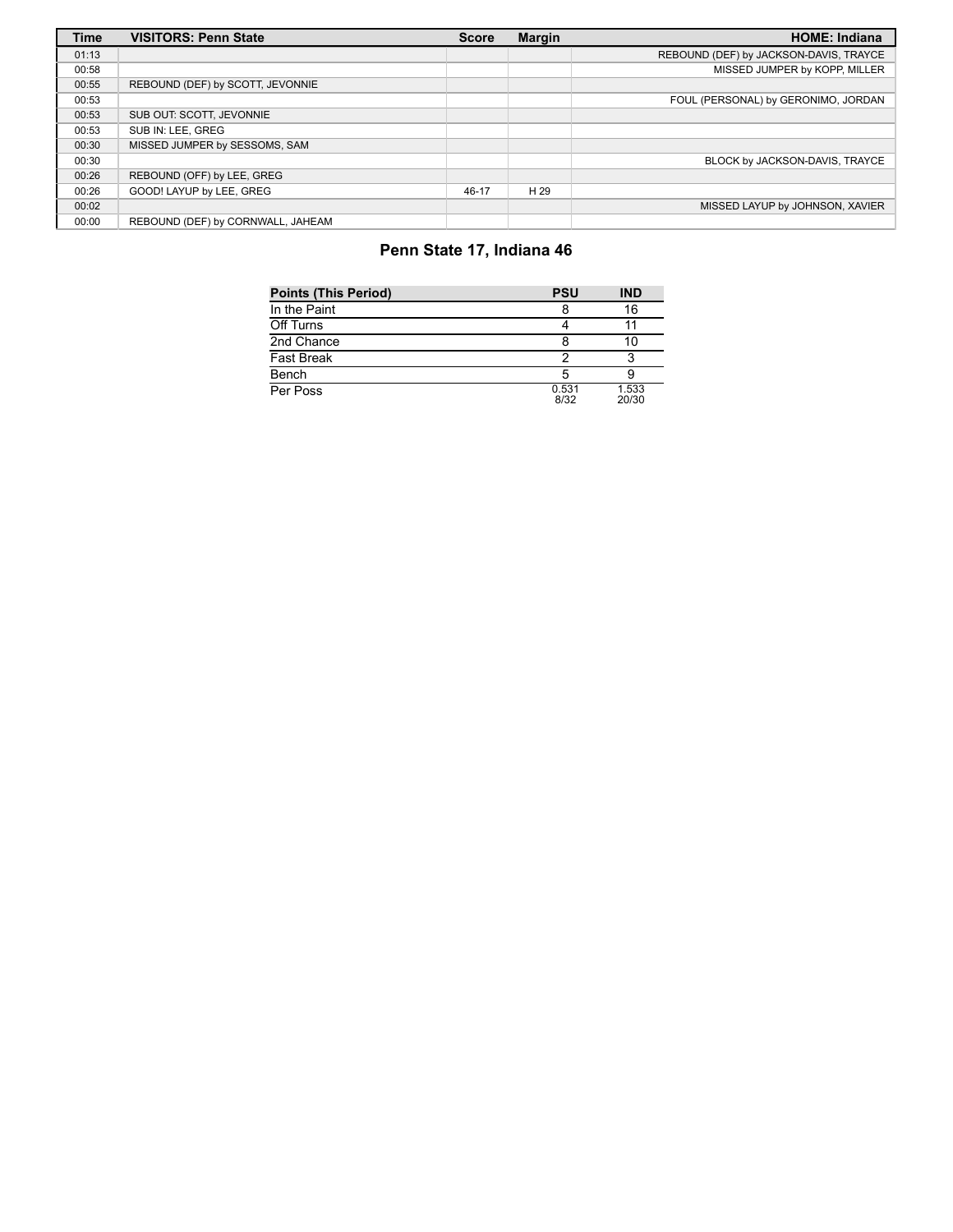#### **Official Box Score Penn State vs Indiana Second Half Statistics Only January 26, 2022 at Simon Skjodt Assembly Hall - Bloomington, Ind.**



### **Penn State 40**

| No. | Plaver              | S  | <b>Pts</b> | <b>FG</b> | 3FG      | <b>FT</b> | <b>OR</b>      | DR       | TR             | <b>PF</b>      | A        | TO       | <b>B</b> lk | Stl          | Min          | $+/-$          |
|-----|---------------------|----|------------|-----------|----------|-----------|----------------|----------|----------------|----------------|----------|----------|-------------|--------------|--------------|----------------|
| 01  | LUNDY, SETH         | F  | 3          | $1 - 3$   | $1 - 2$  | $0-0$     |                | 0        |                |                | 0        | 2        | 0           |              | 16           | 11             |
| 05  | LEE, GREG           | F  | $\Omega$   | $0 - 0$   | $0 - 0$  | $0 - 0$   | 0              | 1        |                | $\overline{2}$ | 0        | 0        | 0           | $\mathbf{0}$ | 5            | 0              |
| 11  | CORNWALL, JAHEAM    | G  | $\Omega$   | $0 - 4$   | $0 - 2$  | $0 - 0$   | 0              | 2        | $\overline{2}$ | 1              | 0        |          | 0           | 0            | 8            | $\overline{2}$ |
| 21  | HARRAR, JOHN        | F  | 8          | $3 - 3$   | $0 - 0$  | $2 - 2$   | 5              |          | 6              |                | 0        | 4        | $\Omega$    | 0            | 15           | 12             |
| 22  | PICKETT, JALEN      | G  | 14         | $5 - 7$   | $4-6$    | $0 - 0$   | 0              | 5        | 5              | 0              | 4        | 0        | 0           | 0            | 16           | 13             |
| 02  | DREAD, MYLES        | G  | 9          | $3 - 7$   | $3-6$    | $0 - 0$   | $\mathbf{1}$   | 0        | 1              | 0              |          | 0        | 0           | $\Omega$     | 19           | 9              |
| 03  | <b>SESSOMS, SAM</b> | G  | 6          | $3 - 4$   | $0 - 0$  | $0 - 0$   | 0              | 2        | 2              | 1              | 3        | 0        | $\mathbf 0$ | 0            | 14           | 11             |
| 13  | SCOTT, JEVONNIE     | F. | $\Omega$   | $0 - 0$   | $0 - 0$  | $0 - 0$   | 0              | $\Omega$ | $\Omega$       | 0              | $\Omega$ | $\Omega$ | $\Omega$    | $\Omega$     | $\mathbf{0}$ | 0              |
| 14  | WHITE, JALANNI      | F  | $\Omega$   | $0 - 0$   | $0 - 0$  | $0 - 0$   | 0              | 0        | $\mathbf{0}$   | 0              | 0        | 0        | $\Omega$    | 0            | 0            | $\mathbf{0}$   |
| 23  | JOHNSON, DALLION    | G  | $\Omega$   | $0 - 2$   | $0 - 0$  | $0 - 0$   | 0              | $\Omega$ | 0              | $\Omega$       | $\Omega$ | $\Omega$ | $\Omega$    |              | 6            | $-1$           |
|     | TEAM                |    |            |           |          |           | $\overline{2}$ | 1        | 3              | 0              |          | 0        |             |              |              |                |
|     | <b>TOTALS</b>       |    | 40         | $15 - 30$ | $8 - 16$ | $2 - 2$   | 9              | 12       | 21             | 6              | 8        | 7        | $\bf{0}$    |              | 2 100        |                |
|     |                     |    |            |           |          |           |                |          |                |                |          |          |             |              |              |                |

| <b>Shooting By Period</b><br>Period | FG        | FG%   | 3FG      | 3FG%  | FТ      | FT%   | Deadball Rebounds: 2,0<br>Last FG Half: PSU - |
|-------------------------------------|-----------|-------|----------|-------|---------|-------|-----------------------------------------------|
| 2nd Half                            | 15-30     | 50%   | 8-16     | .50%  | $2 - 2$ | 100%  |                                               |
| Game                                | $20 - 60$ | 33.3% | $9 - 26$ | 34.6% | $8-9$   | 88.9% |                                               |

# **Indiana 28**

| No. | Player                  | S  | <b>Pts</b>   | <b>FG</b> | 3FG     | <b>FT</b> | <b>OR</b>    | <b>DR</b> | <b>TR</b>    | PF | A | TO       | <b>Blk</b>   | Stl          | Min          | $+/-$ |
|-----|-------------------------|----|--------------|-----------|---------|-----------|--------------|-----------|--------------|----|---|----------|--------------|--------------|--------------|-------|
| 00  | JOHNSON, XAVIER         | G  | 9            | 4-7       | 1-1     | $0 - 0$   | 0            | 1         |              | 4  | 4 | 2        |              |              | 19           | -12   |
| 12  | <b>KOPP, MILLER</b>     | F. | 5            | $2 - 4$   | $1 - 1$ | $0 - 0$   | $\mathbf{0}$ | $\Omega$  | $\Omega$     | 0  | 0 | $\Omega$ | $\mathbf{0}$ | 0            | 12           | $-13$ |
| 23  | JACKSON-DAVIS, TRAYCE   | F  | 2            | $1 - 4$   | $0 - 0$ | $0 - 0$   | 0            | 1         |              |    |   | 0        | 0            |              | 16           | $-12$ |
| 25  | <b>THOMPSON, RACE</b>   | F. | 7            | $1 - 3$   | $1 - 1$ | $4 - 4$   | 1            | 2         | 3            |    | 0 | 0        | 0            | $\mathbf{0}$ | 9            | -6    |
| 45  | <b>STEWART, PARKER</b>  | G  | 0            | $0 - 1$   | $0 - 1$ | $0 - 0$   | 0            | 0         | 0            |    |   | 0        | 0            | 0            | 14           | $-12$ |
| 01  | PHINISEE, ROB           | G  | $\mathbf{0}$ | $0 - 0$   | $0 - 0$ | $0 - 0$   | $\Omega$     | $\Omega$  | 0            | 0  | 0 | $\Omega$ | 0            | $\mathbf{0}$ | $\mathbf{0}$ | 0     |
| 03  | <b>LEAL, ANTHONY</b>    | G  | 0            | $0 - 0$   | $0 - 0$ | $0 - 0$   | 0            | $\Omega$  | $\Omega$     | 0  | 0 | 0        | $\Omega$     | 0            | 2            | 0     |
| 22  | <b>GERONIMO, JORDAN</b> | F. | $\Omega$     | $0 - 2$   | $0 - 0$ | $0 - 0$   | 0            | 1         |              |    | 0 | $\Omega$ | $\Omega$     | $\Omega$     | 11           | $-6$  |
| 32  | <b>GALLOWAY, TREY</b>   | G  | 5            | $2 - 2$   | $1 - 1$ | $0 - 0$   | $\Omega$     | 0         | $\Omega$     | 0  | 0 |          | 1            | 2            | 10           | 1     |
| 51  | DUNCOMB, LOGAN          | С  | $\Omega$     | $0 - 0$   | $0 - 0$ | $0 - 0$   | 0            | $\Omega$  | $\mathbf{0}$ | 0  | 0 | 0        | $\Omega$     | 0            | 2            | 0     |
| 53  | <b>BATES, TAMAR</b>     | G  | $\Omega$     | $0-0$     | $0 - 0$ | $0 - 0$   | 0            | 1         | 1            | 0  | 0 | 0        | $\Omega$     | $\Omega$     | 6            | 0     |
|     | <b>TEAM</b>             |    |              |           |         |           | 0            | 0         | 0            | 0  |   |          |              |              |              |       |
|     | <b>TOTALS</b>           |    | 28           | $10 - 23$ | 4-5     | 4-4       |              | 6         |              | 5  | 6 | 4        | $\mathbf 2$  | 4            | 100          |       |
|     |                         |    |              |           |         |           |              |           |              |    |   |          |              |              |              |       |

| <b>Shooting By Period</b><br>Period | FG        | FG%   | 3FG       | 3FG%  |           | FT%   |
|-------------------------------------|-----------|-------|-----------|-------|-----------|-------|
| 2nd Half                            | $10 - 23$ | 43%   | 4-5       | 80%   | 4-4       | 100%  |
| Game                                | 26-51     | 51.0% | $10 - 13$ | 76.9% | $12 - 15$ | 80.0% |

*Deadball Rebounds:* 1,0 *Last FG Half:* IND -

| Game Notes:                                               | <b>Score</b> | 1st | 2 <sub>nd</sub> | TOT | <b>Points (This Period)</b> | PSU           | <b>IND</b>    |
|-----------------------------------------------------------|--------------|-----|-----------------|-----|-----------------------------|---------------|---------------|
| Officials: Donnie Eppley, Lewis Garrison, Brooks<br>Wells | PSU          | 17  | 40              | 57  | In the Paint                |               | 12            |
| Attendance: 17222                                         | <b>IND</b>   | 46  | 28              | 74  | Off Turns                   |               |               |
|                                                           |              |     |                 |     | 2nd Chance                  |               |               |
| Start Time: 08:43 PM ET<br>End Time: 10:37 PM ET          |              |     |                 |     | <b>Fast Break</b>           |               |               |
| Game Duration: 1:53                                       |              |     |                 |     | Bench                       | 15            |               |
| Conference Game:                                          |              |     |                 |     | Per Poss                    | .379<br>16/29 | .000<br>12/28 |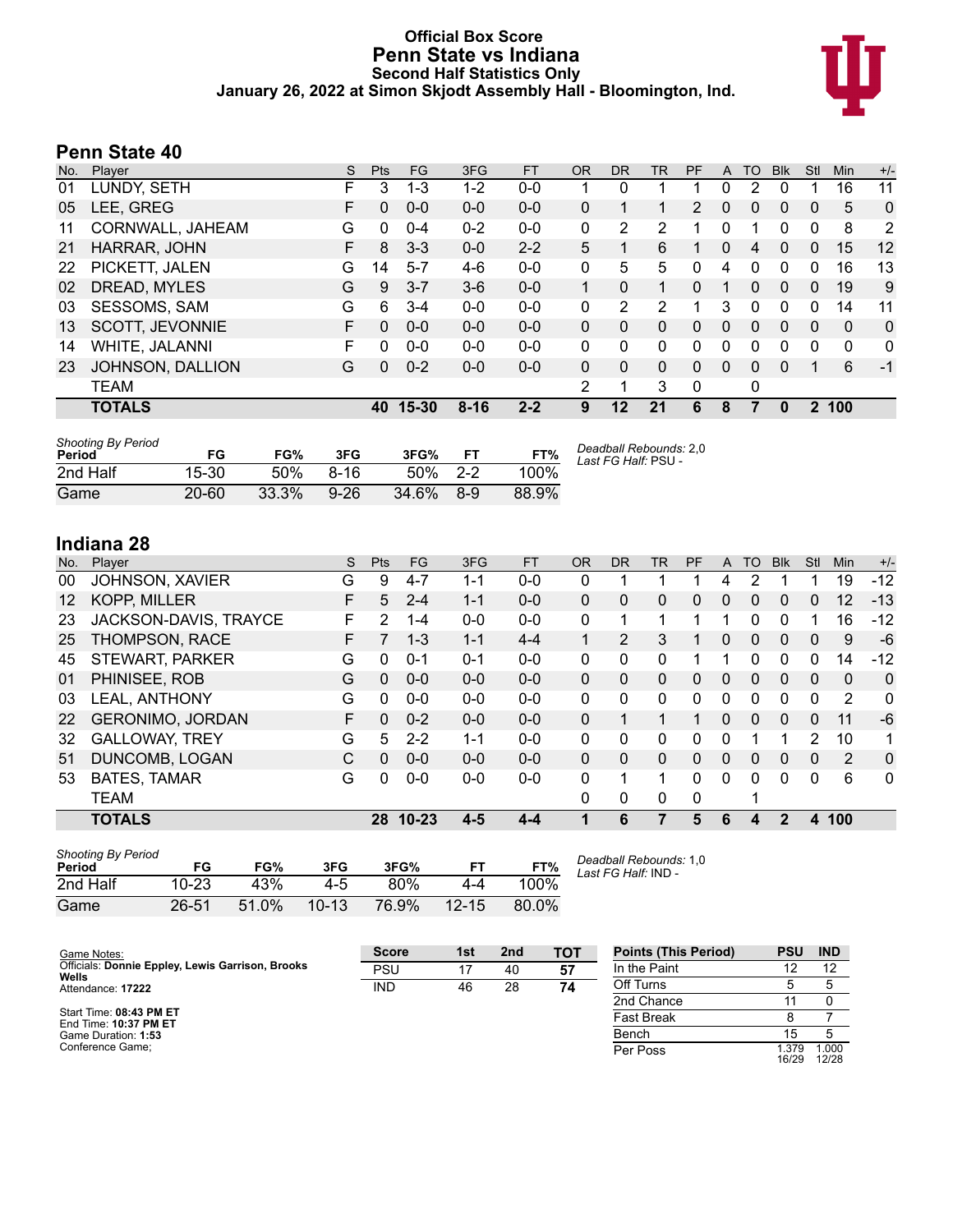### **Official Play-By-Play Penn State vs Indiana Second Half January 26, 2022 at Simon Skjodt Assembly Hall - Bloomington, Ind.**



#### **Period 2**

<mark>Starters:</mark><br>Penn State: 1 LUNDY,SETH (F); 5 LEE,GREG (F); 11 CORNWALL,JAHEAM (G); 21 HARRAR,JOHN (F); 22 PICKETT,JALEN (G);<br>Indiana: 0 JOHNSON,XAVIER (G); 12 KOPP,MILLER (F); 23 JACKSON-DAVIS,TRAYCE (F); 25 THOMPSON,RACE (

| Time           | <b>VISITORS: Penn State</b>          | <b>Score</b> | <b>Margin</b> | <b>HOME: Indiana</b>                                         |
|----------------|--------------------------------------|--------------|---------------|--------------------------------------------------------------|
| 20:00          |                                      |              |               | SUB OUT: GERONIMO, JORDAN                                    |
| 20:00          |                                      |              |               | SUB IN: THOMPSON, RACE                                       |
| 20:00          | SUB OUT: SESSOMS, SAM                |              |               |                                                              |
| 20:00          | SUB OUT: LEE, GREG                   |              |               |                                                              |
| 20:00          | SUB OUT: JOHNSON, DALLION            |              |               |                                                              |
| 20:00          | SUB IN: LUNDY, SETH                  |              |               |                                                              |
| 20:00          | SUB IN: HARRAR, JOHN                 |              |               |                                                              |
| 20:00          | SUB IN: PICKETT, JALEN               |              |               |                                                              |
| 19:37          | MISSED 3PTR by DREAD, MYLES          |              |               |                                                              |
| 19:37<br>19:37 | REBOUND (OFF) by HARRAR, JOHN        |              |               |                                                              |
| 19:37          |                                      |              |               | FOUL (PERSONAL) by THOMPSON, RACE<br>SUB OUT: THOMPSON, RACE |
| 19:37          |                                      |              |               | SUB IN: GERONIMO, JORDAN                                     |
| 19:34          | MISSED JUMPER by CORNWALL, JAHEAM    |              |               |                                                              |
| 19:32          |                                      |              |               | REBOUND (DEF) by JOHNSON, XAVIER                             |
| 19:04          |                                      |              |               | TURNOVER (BADPASS) by JOHNSON, XAVIER                        |
| 19:04          | STEAL by LUNDY, SETH                 |              |               |                                                              |
| 18:53          | MISSED 3PTR by CORNWALL, JAHEAM      |              |               |                                                              |
| 18:51          | REBOUND (OFF) by HARRAR, JOHN        |              |               |                                                              |
| 18:50          | TURNOVER (LOSTBALL) by HARRAR, JOHN  |              |               |                                                              |
| 18:50          |                                      |              |               | STEAL by JOHNSON, XAVIER                                     |
| 18:45          |                                      | 49-17        | H 32          | GOOD! 3PTR by KOPP, MILLER [FB]                              |
| 18:45          |                                      |              |               | ASSIST by JOHNSON, XAVIER                                    |
| 18:24          | TURNOVER (BADPASS) by LUNDY, SETH    |              |               |                                                              |
| 18:24          |                                      |              |               | STEAL by JACKSON-DAVIS, TRAYCE                               |
| 18:12          |                                      |              |               | MISSED JUMPER by JACKSON-DAVIS, TRAYCE                       |
| 18:08          | REBOUND (DEF) by CORNWALL, JAHEAM    |              |               |                                                              |
| 18:02          | GOOD! 3PTR by PICKETT, JALEN         | 49-20        | H 29          |                                                              |
| 17:38          |                                      |              |               | MISSED JUMPER by KOPP, MILLER                                |
| 17:35          | REBOUND (DEF) by PICKETT, JALEN      |              |               |                                                              |
| 17:31          | GOOD! 3PTR by DREAD, MYLES [FB]      | 49-23        | H 26          |                                                              |
| 17:31          | ASSIST by PICKETT, JALEN             |              |               |                                                              |
| 17:10          |                                      | 51-23        | H 28          | GOOD! JUMPER by JOHNSON, XAVIER [PNT]                        |
| 16:46          | MISSED JUMPER by CORNWALL, JAHEAM    |              |               |                                                              |
| 16:42          | REBOUND (OFF) by HARRAR, JOHN        |              |               |                                                              |
| 16:42<br>16:42 | TURNOVER (BADPASS) by HARRAR, JOHN   |              |               |                                                              |
| 16:42          | SUB OUT: LUNDY, SETH                 |              |               |                                                              |
| 16:13          | SUB IN: SESSOMS, SAM                 |              |               | MISSED JUMPER by GERONIMO, JORDAN                            |
| 16:10          | REBOUND (DEF) by PICKETT, JALEN      |              |               |                                                              |
| 16:06          | GOOD! LAYUP by HARRAR, JOHN [FB/PNT] | 51-25        | H 26          |                                                              |
| 16:06          | ASSIST by PICKETT, JALEN             |              |               |                                                              |
| 15:50          |                                      |              |               | MISSED JUMPER by KOPP, MILLER                                |
| 15:47          | REBOUND (DEF) by HARRAR, JOHN        |              |               |                                                              |
| 15:34          |                                      |              |               |                                                              |
| 15:34          | SUB OUT: HARRAR, JOHN                |              |               |                                                              |
| 15:34          | SUB IN: LEE, GREG                    |              |               |                                                              |
| 15:34          | SUB OUT: CORNWALL, JAHEAM            |              |               |                                                              |
| 15:34          | SUB IN: LUNDY, SETH                  |              |               |                                                              |
| 15:34          |                                      |              |               | SUB OUT: KOPP, MILLER                                        |
| 15:34          |                                      |              |               | SUB IN: GALLOWAY, TREY                                       |
| 15:23          | MISSED 3PTR by PICKETT, JALEN        |              |               |                                                              |
| 15:20          |                                      |              |               | REBOUND (DEF) by GERONIMO, JORDAN                            |
| 15:05          |                                      |              |               | MISSED 3PTR by STEWART, PARKER                               |
| 15:03          | REBOUND (DEF) by LEE, GREG           |              |               |                                                              |
| 14:54          | MISSED LAYUP by SESSOMS, SAM         |              |               |                                                              |
| 14:54          |                                      |              |               | BLOCK by JOHNSON, XAVIER                                     |
| 14:50          |                                      |              |               | REBOUND (DEF) by JACKSON-DAVIS, TRAYCE                       |
| 14:47          |                                      | 53-25        | H 28          | GOOD! LAYUP by JOHNSON, XAVIER [FB/PNT]                      |
| 14:21          | GOOD! 3PTR by PICKETT, JALEN         | 53-28        | H 25          |                                                              |
| 14:21          | ASSIST by DREAD, MYLES               |              |               |                                                              |
| 13:58          | FOUL (PERSONAL) by LEE, GREG         |              |               |                                                              |
| 13:41          |                                      | 56-28        | H 28          | GOOD! 3PTR by GALLOWAY, TREY                                 |
| 13:41          |                                      |              |               | ASSIST by STEWART, PARKER                                    |
| 13:28          | GOOD! LAYUP by SESSOMS, SAM          | 56-30        | H 26          |                                                              |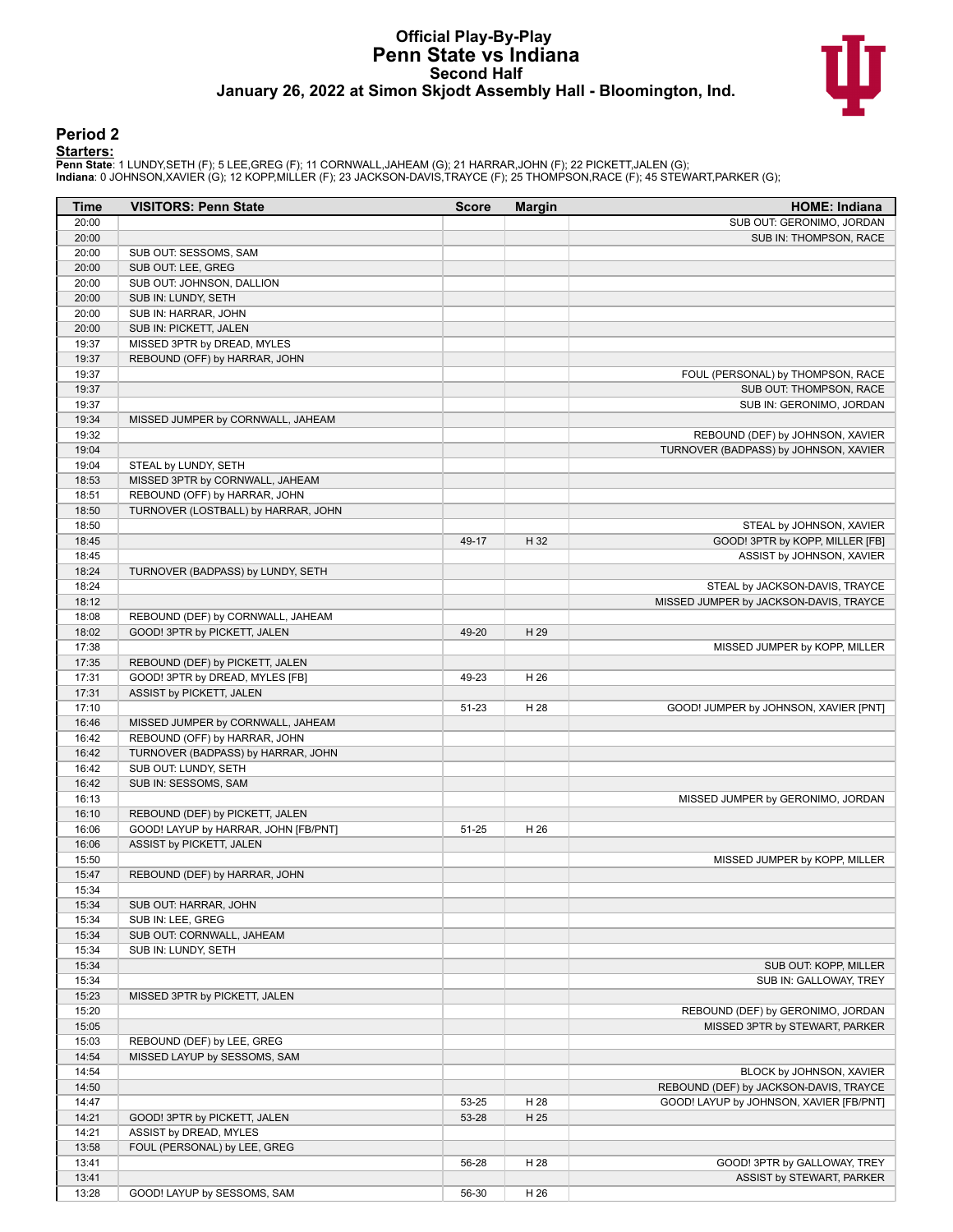| Time           | <b>VISITORS: Penn State</b>                            | <b>Score</b>   | <b>Margin</b> | <b>HOME: Indiana</b>                  |
|----------------|--------------------------------------------------------|----------------|---------------|---------------------------------------|
| 13:07          |                                                        |                |               | MISSED JUMPER by GERONIMO, JORDAN     |
| 13:04          | REBOUND (DEF) by PICKETT, JALEN                        |                |               |                                       |
| 12:47          | FOUL (OFF) by LUNDY, SETH                              |                |               |                                       |
| 12:47          | TURNOVER (OFFENSIVE) by LUNDY, SETH                    |                |               |                                       |
| 12:47          | SUB OUT: DREAD, MYLES                                  |                |               |                                       |
| 12:47          | SUB OUT: LEE, GREG                                     |                |               |                                       |
| 12:47          | SUB OUT: PICKETT, JALEN                                |                |               |                                       |
| 12:47          | SUB IN: CORNWALL, JAHEAM                               |                |               |                                       |
| 12:47          | SUB IN: HARRAR, JOHN                                   |                |               |                                       |
| 12:47          | SUB IN: JOHNSON, DALLION                               |                |               |                                       |
| 12:32          |                                                        |                |               | MISSED JUMPER by JOHNSON, XAVIER      |
| 12:28          | REBOUND (DEF) by CORNWALL, JAHEAM                      |                |               |                                       |
| 12:20          | MISSED 3PTR by CORNWALL, JAHEAM                        |                |               |                                       |
| 12:20          | REBOUND (OFF) by TEAM                                  |                |               |                                       |
| 12:20          |                                                        |                |               | SUB OUT: STEWART, PARKER              |
| 12:20          |                                                        |                |               | SUB IN: BATES, TAMAR                  |
| 12:20          |                                                        |                |               | FOUL (PERSONAL) by GERONIMO, JORDAN   |
| 12:10<br>11:45 | GOOD! LAYUP by SESSOMS, SAM [PNT]                      | 56-32<br>58-32 | H 24<br>H 26  |                                       |
| 11:45          |                                                        |                |               | GOOD! DUNK by JACKSON-DAVIS, TRAYCE   |
| 11:19          |                                                        |                |               | ASSIST by JOHNSON, XAVIER             |
| 11:19          | TURNOVER (LOSTBALL) by HARRAR, JOHN                    |                |               |                                       |
| 11:19          | SUB OUT: LUNDY, SETH                                   |                |               |                                       |
| 11:19          | SUB IN: DREAD, MYLES                                   |                |               |                                       |
| 11:04          |                                                        |                |               | TURNOVER (LOSTBALL) by GALLOWAY, TREY |
| 11:04          | STEAL by JOHNSON, DALLION                              |                |               |                                       |
| 10:45          | GOOD! 3PTR by DREAD, MYLES                             | 58-35          | H 23          |                                       |
| 10:45          | ASSIST by SESSOMS, SAM                                 |                |               |                                       |
| 10:35          |                                                        |                |               | TIMEOUT 30SEC                         |
| 10:35          |                                                        |                |               |                                       |
| 10:35          |                                                        |                |               | SUB OUT: GERONIMO, JORDAN             |
| 10:35          |                                                        |                |               | SUB IN: THOMPSON, RACE                |
| 10:22          |                                                        |                |               | MISSED LAYUP by JACKSON-DAVIS, TRAYCE |
| 10:17          | REBOUND (DEF) by SESSOMS, SAM                          |                |               |                                       |
| 09:54          | MISSED LAYUP by JOHNSON, DALLION                       |                |               |                                       |
| 09:54          |                                                        |                |               | BLOCK by GALLOWAY, TREY               |
| 09:54          | REBOUND (OFF) by TEAM                                  |                |               |                                       |
| 09:51          | MISSED JUMPER by DREAD, MYLES                          |                |               |                                       |
| 09:46          |                                                        |                |               | REBOUND (DEF) by BATES, TAMAR         |
| 09:27          |                                                        | 61-35          | H 26          | GOOD! 3PTR by THOMPSON, RACE          |
| 09:27          |                                                        |                |               | ASSIST by JOHNSON, XAVIER             |
| 08:54          | TURNOVER (BADPASS) by CORNWALL, JAHEAM                 |                |               |                                       |
| 08:54          |                                                        |                |               | STEAL by GALLOWAY, TREY               |
| 08:50          | FOUL (PERSONAL) by CORNWALL, JAHEAM                    |                |               |                                       |
| 08:50          |                                                        | 62-35          | H 27          | GOOD! FT by THOMPSON, RACE [FB]       |
| 08:50          | SUB OUT: SESSOMS, SAM                                  |                |               |                                       |
| 08:50          | SUB OUT: CORNWALL, JAHEAM                              |                |               |                                       |
| 08:50          | SUB OUT: HARRAR, JOHN                                  |                |               |                                       |
| 08:50          | SUB IN: LUNDY, SETH                                    |                |               |                                       |
| 08:50          | SUB IN: LEE, GREG                                      |                |               |                                       |
| 08:50          | SUB IN: PICKETT, JALEN                                 |                |               |                                       |
| 08:50          |                                                        |                |               | SUB OUT: JACKSON-DAVIS, TRAYCE        |
| 08:50          |                                                        |                |               | SUB IN: KOPP, MILLER                  |
| 08:50          |                                                        | 63-35          | H 28          | GOOD! FT by THOMPSON, RACE [FB]       |
| 08:31<br>08:31 | GOOD! 3PTR by DREAD, MYLES<br>ASSIST by PICKETT, JALEN | 63-38          | H 25          |                                       |
| 08:04          | FOUL (PERSONAL) by LEE, GREG                           |                |               |                                       |
| 08:04          |                                                        | 64-38          | H 26          | GOOD! FT by THOMPSON, RACE            |
| 08:04          |                                                        |                |               | SUB OUT: BATES, TAMAR                 |
| 08:04          |                                                        |                |               | SUB IN: STEWART, PARKER               |
| 08:04          |                                                        | 65-38          | H 27          | GOOD! FT by THOMPSON, RACE            |
| 07:47          | GOOD! JUMPER by PICKETT, JALEN                         | 65-40          | H 25          |                                       |
| 07:21          |                                                        |                |               | MISSED JUMPER by JOHNSON, XAVIER      |
| 07:18          | REBOUND (DEF) by PICKETT, JALEN                        |                |               |                                       |
| 07:06          | MISSED JUMPER by JOHNSON, DALLION                      |                |               |                                       |
| 07:03          |                                                        |                |               | REBOUND (DEF) by THOMPSON, RACE       |
| 06:42          |                                                        | 67-40          | H 27          | GOOD! LAYUP by KOPP, MILLER           |
| 06:42          |                                                        |                |               | ASSIST by JOHNSON, XAVIER             |
| 06:19          |                                                        |                |               | FOUL (PERSONAL) by STEWART, PARKER    |
| 06:19          |                                                        |                |               |                                       |
| 06:19          |                                                        |                |               | SUB OUT: GALLOWAY, TREY               |
| 06:19          |                                                        |                |               | SUB IN: JACKSON-DAVIS, TRAYCE         |
| 06:19          | SUB OUT: JOHNSON, DALLION                              |                |               |                                       |
| 06:19          | SUB IN: SESSOMS, SAM                                   |                |               |                                       |
| 06:19          | SUB OUT: LEE, GREG                                     |                |               |                                       |
| 06:19          | SUB IN: HARRAR, JOHN                                   |                |               |                                       |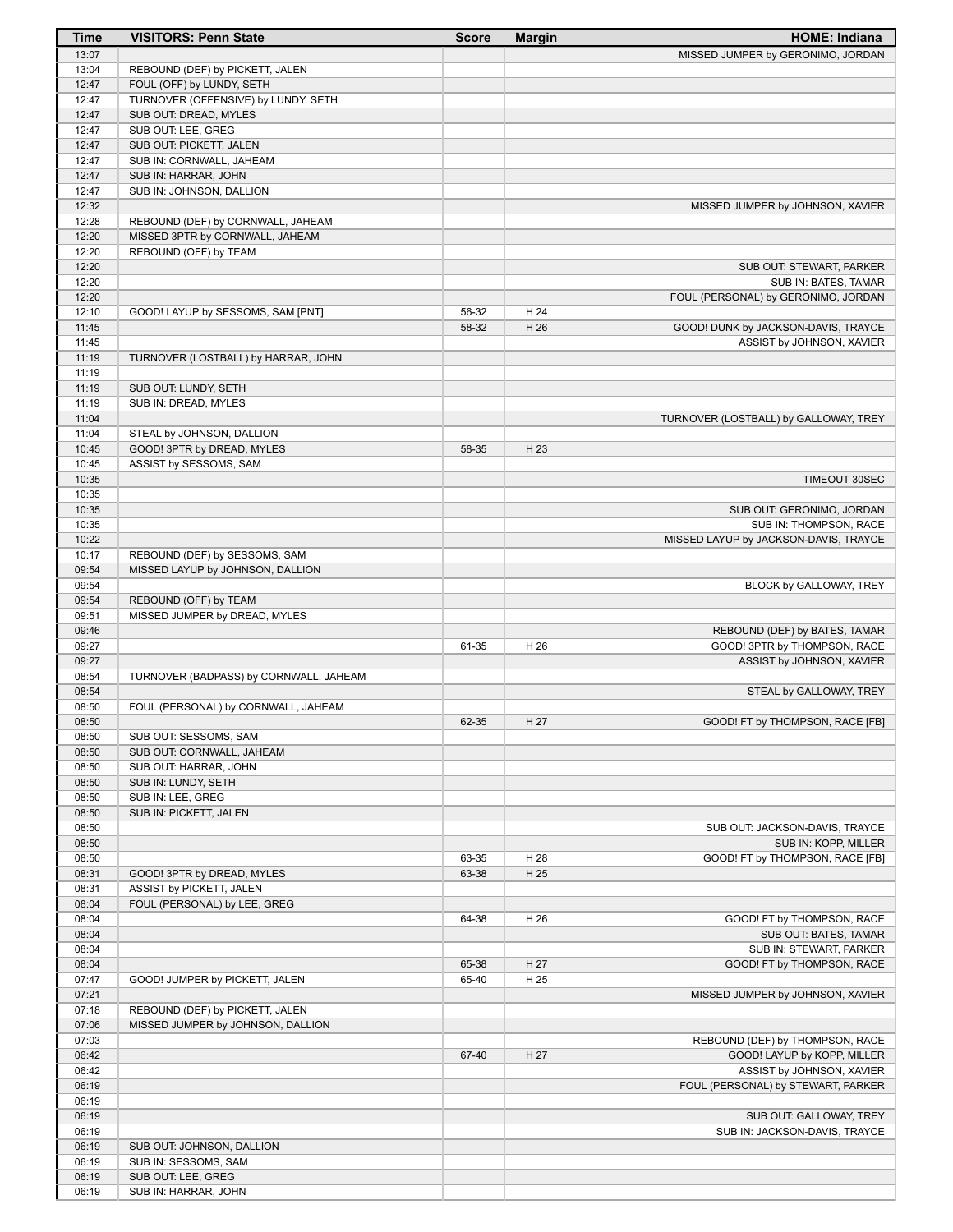| Time  | <b>VISITORS: Penn State</b>         | <b>Score</b> | <b>Margin</b> | <b>HOME: Indiana</b>                     |
|-------|-------------------------------------|--------------|---------------|------------------------------------------|
| 06:02 | GOOD! 3PTR by PICKETT, JALEN        | 67-43        | H 24          |                                          |
| 06:02 | ASSIST by SESSOMS, SAM              |              |               |                                          |
| 05:48 |                                     |              |               | FOUL (OFF) by JOHNSON, XAVIER            |
| 05:48 |                                     |              |               | TURNOVER (OFFENSIVE) by JOHNSON, XAVIER  |
| 05:30 | MISSED 3PTR by LUNDY, SETH          |              |               |                                          |
| 05:28 | REBOUND (OFF) by HARRAR, JOHN       |              |               |                                          |
| 05:28 |                                     |              |               | FOUL (PERSONAL) by JACKSON-DAVIS, TRAYCE |
| 05:28 | GOOD! FT by HARRAR, JOHN            | 67-44        | H 23          |                                          |
| 05:28 | GOOD! FT by HARRAR, JOHN            | 67-45        | H 22          |                                          |
| 05:07 |                                     |              |               | MISSED LAYUP by THOMPSON, RACE           |
| 05:04 |                                     |              |               | REBOUND (OFF) by THOMPSON, RACE          |
| 05:03 |                                     |              |               | MISSED DUNK by JACKSON-DAVIS, TRAYCE     |
| 05:00 | REBOUND (DEF) by SESSOMS, SAM       |              |               |                                          |
| 04:53 | GOOD! 3PTR by PICKETT, JALEN [FB]   | 67-48        | H 19          |                                          |
| 04:53 | ASSIST by SESSOMS, SAM              |              |               |                                          |
| 04:30 |                                     |              |               | MISSED JUMPER by JOHNSON, XAVIER         |
| 04:27 | REBOUND (DEF) by PICKETT, JALEN     |              |               |                                          |
| 04:22 | MISSED 3PTR by DREAD, MYLES         |              |               |                                          |
| 04:20 | REBOUND (OFF) by LUNDY, SETH        |              |               |                                          |
| 04:09 | GOOD! 3PTR by LUNDY, SETH           | 67-51        | H 16          |                                          |
| 04:09 | ASSIST by PICKETT, JALEN            |              |               |                                          |
| 03:38 |                                     |              |               | MISSED JUMPER by THOMPSON, RACE          |
| 03:35 | REBOUND (DEF) by TEAM               |              |               |                                          |
| 03:35 |                                     |              |               |                                          |
| 03:19 | MISSED 3PTR by DREAD, MYLES         |              |               |                                          |
| 03:17 | REBOUND (OFF) by HARRAR, JOHN       |              |               |                                          |
| 03:15 | GOOD! LAYUP by HARRAR, JOHN         | 67-53        | H 14          |                                          |
| 02:47 |                                     | 69-53        | H 16          | GOOD! LAYUP by JOHNSON, XAVIER [PNT]     |
| 02:28 | MISSED LAYUP by LUNDY, SETH         |              |               |                                          |
| 02:25 |                                     |              |               | REBOUND (DEF) by THOMPSON, RACE          |
| 02:02 |                                     | 72-53        | H 19          | GOOD! 3PTR by JOHNSON, XAVIER            |
| 02:02 |                                     |              |               |                                          |
| 01:41 | MISSED 3PTR by PICKETT, JALEN       |              |               | ASSIST by JACKSON-DAVIS, TRAYCE          |
| 01:38 | REBOUND (OFF) by DREAD, MYLES       |              |               |                                          |
| 01:35 | GOOD! LAYUP by HARRAR, JOHN [PNT]   | 72-55        | H 17          |                                          |
| 01:35 |                                     |              |               | SUB OUT: KOPP, MILLER                    |
| 01:35 |                                     |              |               | SUB OUT: JACKSON-DAVIS, TRAYCE           |
| 01:35 |                                     |              |               | SUB OUT: THOMPSON, RACE                  |
|       |                                     |              |               |                                          |
| 01:35 |                                     |              |               | SUB OUT: STEWART, PARKER                 |
| 01:35 |                                     |              |               | SUB IN: LEAL, ANTHONY                    |
| 01:35 |                                     |              |               | SUB IN: GERONIMO, JORDAN                 |
| 01:35 |                                     |              |               | SUB IN: DUNCOMB, LOGAN                   |
| 01:35 |                                     |              |               | SUB IN: BATES, TAMAR                     |
| 01:09 | FOUL (PERSONAL) by HARRAR, JOHN     |              |               |                                          |
| 01:09 |                                     |              |               | SUB OUT: JOHNSON, XAVIER                 |
| 01:09 |                                     |              |               | SUB IN: GALLOWAY, TREY                   |
| 00:58 | FOUL (PERSONAL) by SESSOMS, SAM     |              |               |                                          |
| 00:51 |                                     | 74-55        | H 19          | GOOD! JUMPER by GALLOWAY, TREY [PNT]     |
| 00:43 | GOOD! LAYUP by SESSOMS, SAM         | 74-57        | H 17          |                                          |
| 00:12 |                                     |              |               | TURNOVER (SHOTCLOCK) by TEAM             |
| 00:05 | TURNOVER (LOSTBALL) by HARRAR, JOHN |              |               |                                          |
| 00:05 |                                     |              |               | STEAL by GALLOWAY, TREY                  |

# **Penn State 57, Indiana 74**

| <b>Points (This Period)</b> | <b>PSU</b>     | <b>IND</b>     |
|-----------------------------|----------------|----------------|
| In the Paint                | 12             | 12             |
| Off Turns                   | 5              | 5              |
| 2nd Chance                  | 11             |                |
| <b>Fast Break</b>           | 8              |                |
| Bench                       | 15             | 5              |
| Per Poss                    | 1.379<br>16/29 | 1.000<br>12/28 |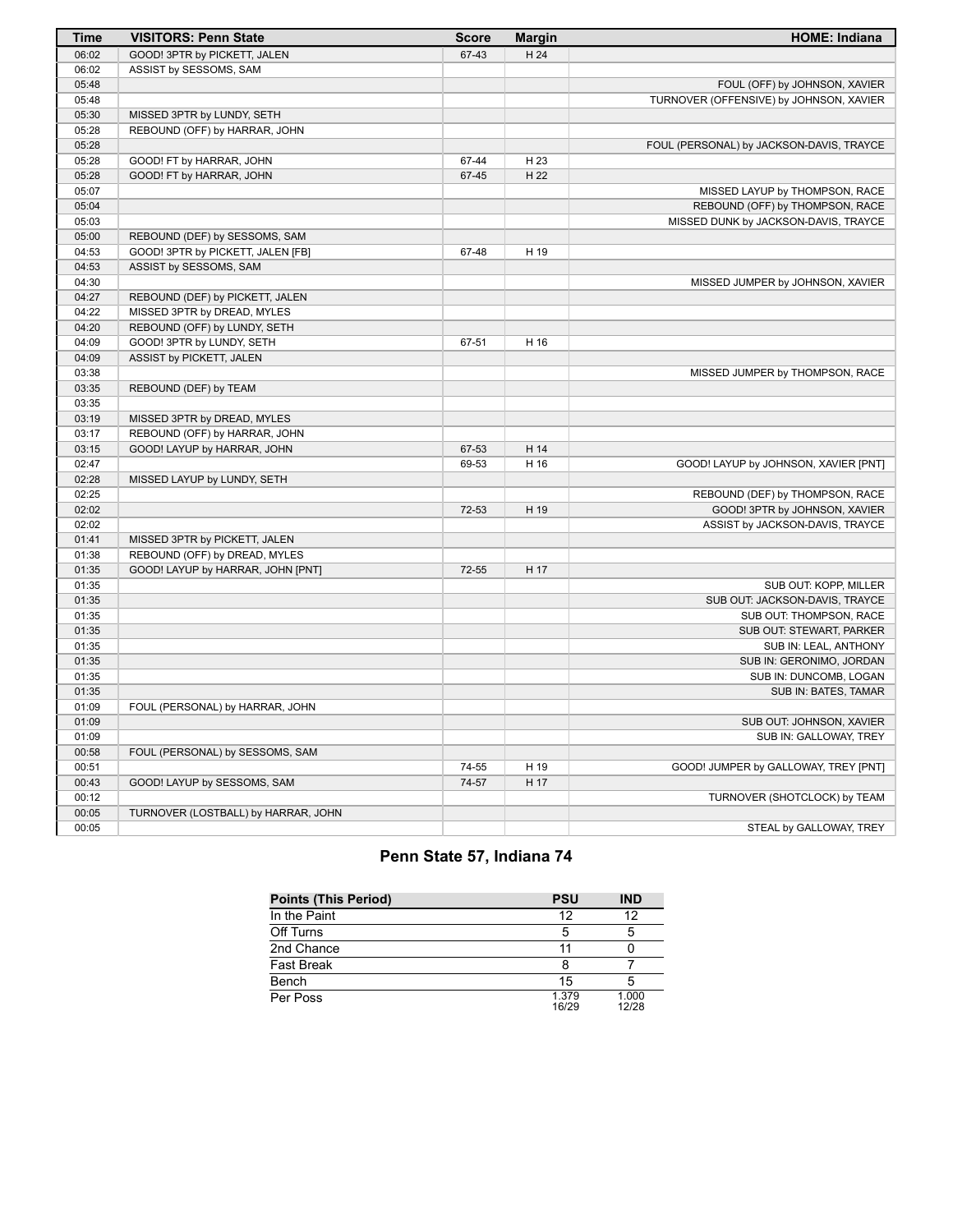### **Official Scoring/Possession Reference Chart Penn State vs Indiana Period 1 January 26, 2022 at Simon Skjodt Assembly Hall - Bloomington, Ind.**



#### **Period 1**

<mark>Starters:</mark><br>Penn State: 1 LUNDY,SETH (F); 5 LEE,GREG (F); 11 CORNWALL,JAHEAM (G); 21 HARRAR,JOHN (F); 22 PICKETT,JALEN (G);<br>Indiana: 0 JOHNSON,XAVIER (G); 12 KOPP,MILLER (F); 23 JACKSON-DAVIS,TRAYCE (F); 25 THOMPSON,RACE (

| <b>Time</b> | <b>VISITORS: Penn State</b>          | <b>Score</b> | <b>Margin</b>  | <b>HOME: Indiana</b>                   |
|-------------|--------------------------------------|--------------|----------------|----------------------------------------|
| 19:47       |                                      | $2 - 0$      | H <sub>2</sub> | GOOD! JUMPER by JACKSON-DAVIS, TRAYCE  |
|             |                                      |              |                | [PNT]                                  |
| 19:03       |                                      | $5-0$        | H <sub>5</sub> | GOOD! 3PTR by THOMPSON, RACE           |
| 18:18       |                                      | $8-0$        | H <sub>8</sub> | GOOD! 3PTR by JOHNSON, XAVIER          |
| 16:50       |                                      | $9-0$        | H 9            | GOOD! FT by JACKSON-DAVIS, TRAYCE      |
| 16:50       |                                      | $10-0$       | H 10           | GOOD! FT by JACKSON-DAVIS, TRAYCE      |
| 15:57       |                                      | $12-0$       | H 12           | GOOD! LAYUP by JOHNSON, XAVIER [FB]    |
| 15:13       | GOOD! LAYUP by LUNDY, SETH [FB]      | $12 - 2$     | H 10           |                                        |
| 14:52       |                                      | $15 - 2$     | H 13           | GOOD! 3PTR by JOHNSON, XAVIER          |
| 14:29       | GOOD! FT by LEE, GREG                | $15-3$       | H 12           |                                        |
| 14:02       |                                      | $17-3$       | H 14           | GOOD! DUNK by THOMPSON, RACE           |
| 13:35       | GOOD! JUMPER by WHITE, JALANNI [PNT] | $17 - 5$     | H 12           |                                        |
| 12:02       |                                      | 19-5         | H 14           | GOOD! JUMPER by JACKSON-DAVIS, TRAYCE  |
|             |                                      |              |                | [PNT]                                  |
| 11:51       |                                      | $22 - 5$     | H 17           | GOOD! 3PTR by BATES, TAMAR             |
| 10:44       | GOOD! JUMPER by HARRAR, JOHN [PNT]   | 22-7         | H 15           |                                        |
| 10:44       | GOOD! FT by HARRAR, JOHN             | $22 - 8$     | H 14           |                                        |
| 10:29       |                                      | $24 - 8$     | H 16           | GOOD! JUMPER by GERONIMO, JORDAN [PNT] |
| 09:34       |                                      | $26 - 8$     | H 18           | GOOD! JUMPER by THOMPSON, RACE         |
| 09:13       |                                      | $27-8$       | H 19           | GOOD! FT by GALLOWAY, TREY [FB]        |
| 08:26       |                                      | $29 - 8$     | H 21           | GOOD! JUMPER by THOMPSON, RACE         |
| 07:41       |                                      | $31 - 8$     | H 23           | GOOD! JUMPER by THOMPSON, RACE [PNT]   |
| 06:48       | GOOD! FT by LEE, GREG                | $31 - 9$     | H 22           |                                        |
| 06:48       | GOOD! FT by LEE, GREG                | $31 - 10$    | H 21           |                                        |
| 05:58       |                                      | $33-10$      | H 23           | GOOD! DUNK by JACKSON-DAVIS, TRAYCE    |
| 05:21       |                                      | $36-10$      | H 26           | GOOD! 3PTR by STEWART, PARKER          |
| 04:45       |                                      | 39-10        | H 29           | GOOD! 3PTR by BATES, TAMAR             |
| 04:12       | GOOD! FT by HARRAR, JOHN             | $39-11$      | H 28           |                                        |
| 04:12       | GOOD! FT by HARRAR, JOHN             | 39-12        | H 27           |                                        |
| 03:53       |                                      | 40-12        | H 28           | GOOD! FT by JACKSON-DAVIS, TRAYCE      |
| 03:53       |                                      | 41-12        | H 29           | GOOD! FT by JACKSON-DAVIS, TRAYCE      |
| 03:22       | GOOD! 3PTR by JOHNSON, DALLION       | $41 - 15$    | H 26           |                                        |
| 03:03       |                                      | 42-15        | H 27           | GOOD! FT by JACKSON-DAVIS, TRAYCE      |
| 02:23       |                                      | 43-15        | H 28           | GOOD! FT by JOHNSON, XAVIER            |
| 02:23       |                                      | 44-15        | H 29           | GOOD! FT by JOHNSON, XAVIER            |
| 01:35       |                                      | 46-15        | H 31           | GOOD! DUNK by JACKSON-DAVIS, TRAYCE    |
| 00:26       | GOOD! LAYUP by LEE, GREG             | 46-17        | H 29           |                                        |

**Penn State 17, Indiana 46**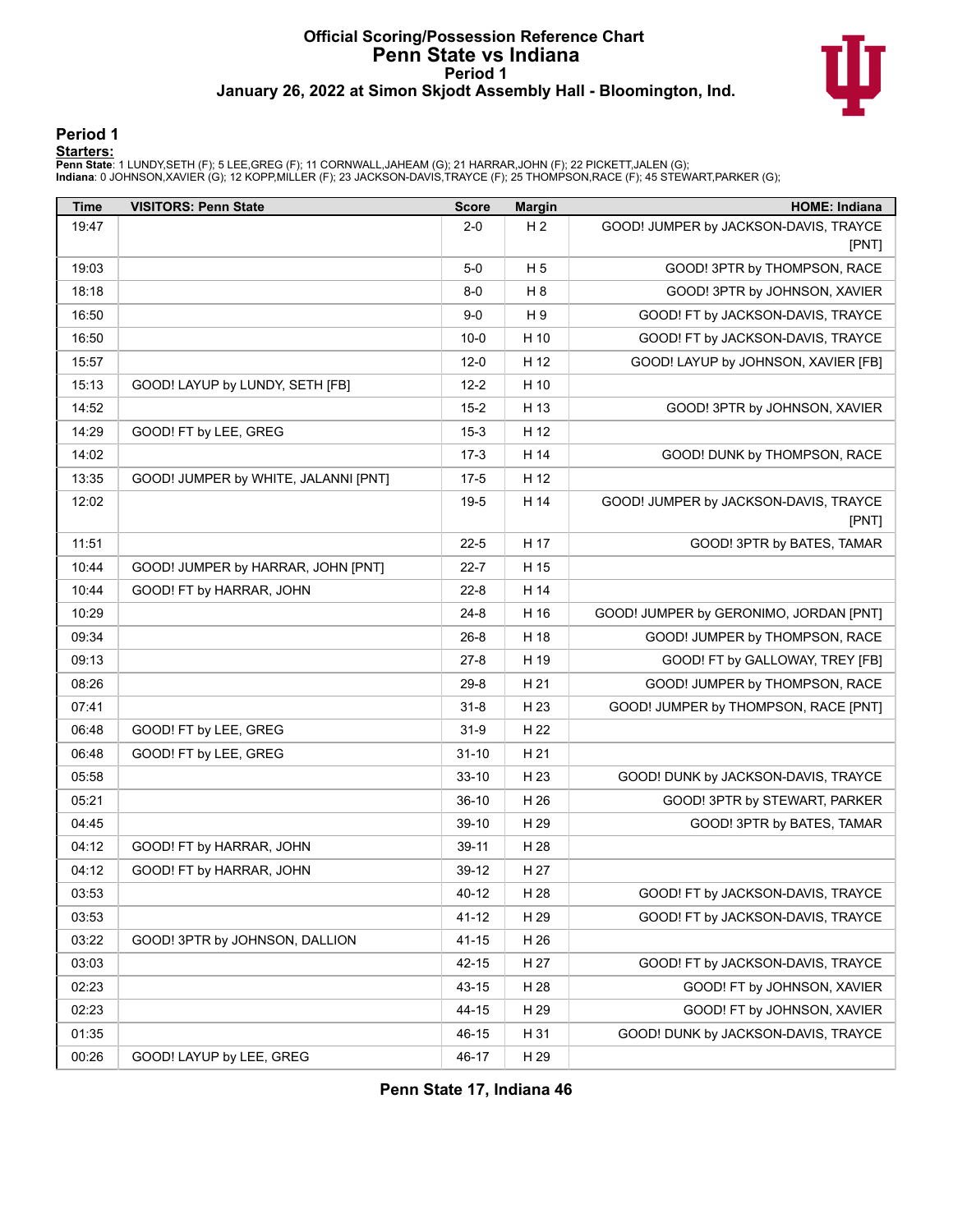### **Official Scoring/Possession Reference Chart Penn State vs Indiana Period 2 January 26, 2022 at Simon Skjodt Assembly Hall - Bloomington, Ind.**



#### **Period 2**

<mark>Starters:</mark><br>Penn State: 1 LUNDY,SETH (F); 5 LEE,GREG (F); 11 CORNWALL,JAHEAM (G); 21 HARRAR,JOHN (F); 22 PICKETT,JALEN (G);<br>Indiana: 0 JOHNSON,XAVIER (G); 12 KOPP,MILLER (F); 23 JACKSON-DAVIS,TRAYCE (F); 25 THOMPSON,RACE (

| <b>Time</b> | <b>VISITORS: Penn State</b>          | <b>Score</b> | <b>Margin</b> | <b>HOME: Indiana</b>                    |
|-------------|--------------------------------------|--------------|---------------|-----------------------------------------|
| 18:45       |                                      | 49-17        | H 32          | GOOD! 3PTR by KOPP, MILLER [FB]         |
| 18:02       | GOOD! 3PTR by PICKETT, JALEN         | 49-20        | H 29          |                                         |
| 17:31       | GOOD! 3PTR by DREAD, MYLES [FB]      | 49-23        | H 26          |                                         |
| 17:10       |                                      | 51-23        | H 28          | GOOD! JUMPER by JOHNSON, XAVIER [PNT]   |
| 16:06       | GOOD! LAYUP by HARRAR, JOHN [FB/PNT] | 51-25        | H 26          |                                         |
| 14:47       |                                      | 53-25        | H 28          | GOOD! LAYUP by JOHNSON, XAVIER [FB/PNT] |
| 14:21       | GOOD! 3PTR by PICKETT, JALEN         | 53-28        | H 25          |                                         |
| 13:41       |                                      | 56-28        | H 28          | GOOD! 3PTR by GALLOWAY, TREY            |
| 13:28       | GOOD! LAYUP by SESSOMS, SAM          | 56-30        | H 26          |                                         |
| 12:10       | GOOD! LAYUP by SESSOMS, SAM [PNT]    | 56-32        | H 24          |                                         |
| 11:45       |                                      | 58-32        | H 26          | GOOD! DUNK by JACKSON-DAVIS, TRAYCE     |
| 10:45       | GOOD! 3PTR by DREAD, MYLES           | 58-35        | H 23          |                                         |
| 09:27       |                                      | 61-35        | H 26          | GOOD! 3PTR by THOMPSON, RACE            |
| 08:50       |                                      | 62-35        | H 27          | GOOD! FT by THOMPSON, RACE [FB]         |
| 08:50       |                                      | 63-35        | H 28          | GOOD! FT by THOMPSON, RACE [FB]         |
| 08:31       | GOOD! 3PTR by DREAD, MYLES           | 63-38        | H 25          |                                         |
| 08:04       |                                      | 64-38        | H 26          | GOOD! FT by THOMPSON, RACE              |
| 08:04       |                                      | 65-38        | H 27          | GOOD! FT by THOMPSON, RACE              |
| 07:47       | GOOD! JUMPER by PICKETT, JALEN       | 65-40        | H 25          |                                         |
| 06:42       |                                      | 67-40        | H 27          | GOOD! LAYUP by KOPP, MILLER             |
| 06:02       | GOOD! 3PTR by PICKETT, JALEN         | 67-43        | H 24          |                                         |
| 05:28       | GOOD! FT by HARRAR, JOHN             | 67-44        | H 23          |                                         |
| 05:28       | GOOD! FT by HARRAR, JOHN             | 67-45        | H 22          |                                         |
| 04:53       | GOOD! 3PTR by PICKETT, JALEN [FB]    | 67-48        | H 19          |                                         |
| 04:09       | GOOD! 3PTR by LUNDY, SETH            | 67-51        | H 16          |                                         |
| 03:15       | GOOD! LAYUP by HARRAR, JOHN          | 67-53        | H 14          |                                         |
| 02:47       |                                      | 69-53        | H 16          | GOOD! LAYUP by JOHNSON, XAVIER [PNT]    |
| 02:02       |                                      | 72-53        | H 19          | GOOD! 3PTR by JOHNSON, XAVIER           |
| 01:35       | GOOD! LAYUP by HARRAR, JOHN [PNT]    | 72-55        | H 17          |                                         |
| 00:51       |                                      | 74-55        | H 19          | GOOD! JUMPER by GALLOWAY, TREY [PNT]    |
| 00:43       | GOOD! LAYUP by SESSOMS, SAM          | 74-57        | H 17          |                                         |

**Penn State 57, Indiana 74**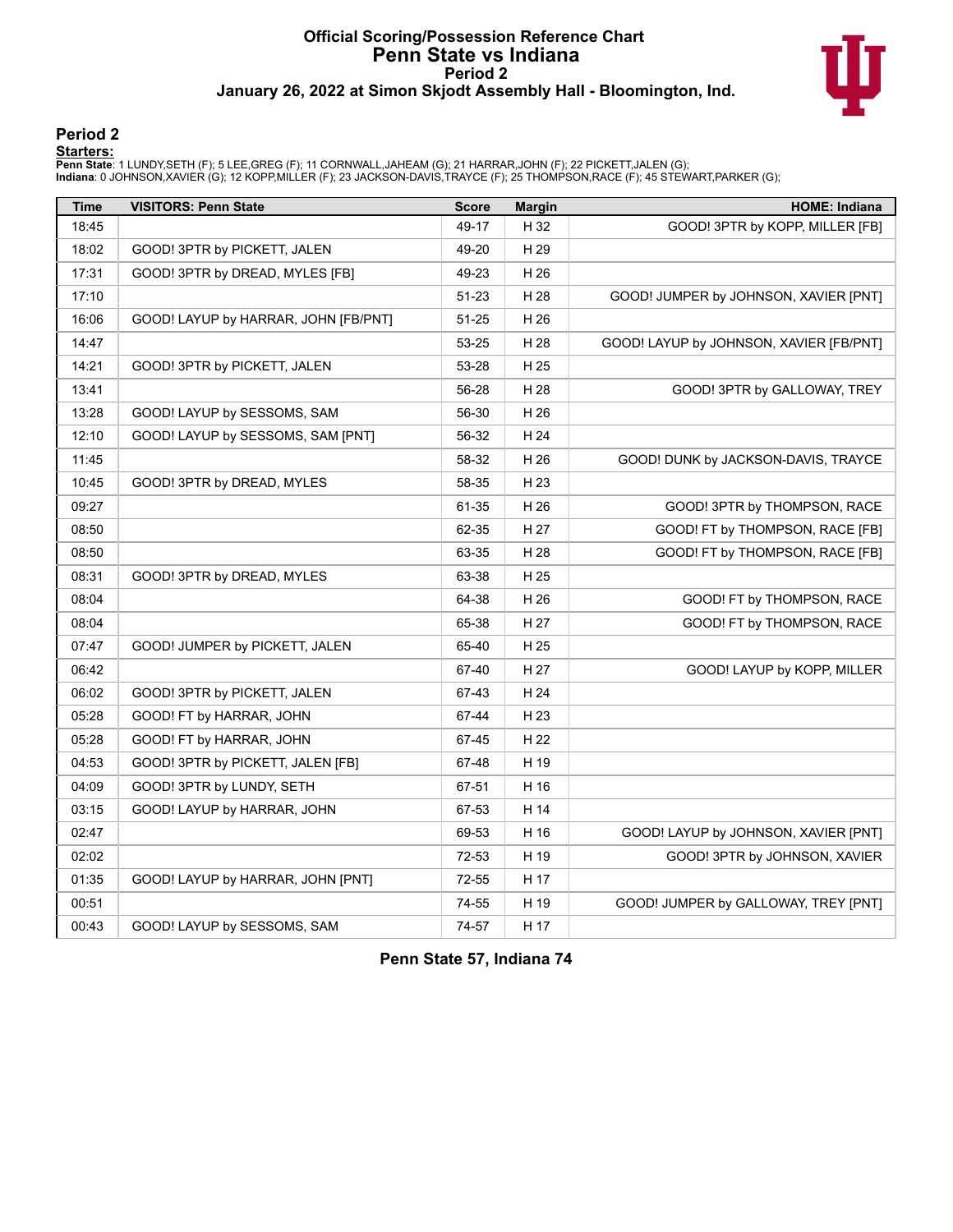#### **Official Substitutions Log Penn State vs Indiana Period 1 January 26, 2022 at Simon Skjodt Assembly Hall - Bloomington, Ind.**



| <b>VISITORS: Penn State</b>  | <b>Time</b> | <b>Score</b> | <b>HOME: Indiana</b>           |
|------------------------------|-------------|--------------|--------------------------------|
| 1 LUNDY, SETH                |             |              | 0 JOHNSON, XAVIER              |
| 5 LEE.GREG                   |             |              | 12 KOPP, MILLER                |
| 11 CORNWALL, JAHEAM          |             |              | 23 JACKSON-DAVIS, TRAYCE       |
| 21 HARRAR, JOHN              |             |              | 25 THOMPSON, RACE              |
| 22 PICKETT, JALEN            |             |              | 45 STEWART, PARKER             |
| SUB OUT: 21 HARRAR, JOHN     | 16:23       | $0 - 10$     |                                |
| SUB IN: 14 WHITE, JALANNI    | 16:23       |              |                                |
|                              | 14:34       | $2 - 15$     | SUB OUT: JOHNSON, XAVIER       |
|                              | 14:34       |              | SUB OUT: STEWART, PARKER       |
|                              | 14:34       |              | SUB IN: PHINISEE, ROB          |
|                              | 14:34       |              | SUB IN: GALLOWAY, TREY         |
| SUB OUT: 1 LUNDY, SETH       | 14:34       |              |                                |
| SUB OUT: 11 CORNWALL, JAHEAM | 14:34       |              |                                |
| SUB OUT: 22 PICKETT, JALEN   | 14:34       |              |                                |
| SUB IN: 2 DREAD, MYLES       | 14:34       |              |                                |
| SUB IN: 3 SESSOMS, SAM       | 14:34       |              |                                |
| SUB IN: 23 JOHNSON, DALLION  | 14:34       |              |                                |
|                              | 13:46       | $3 - 17$     | SUB OUT: KOPP, MILLER          |
|                              | 13:46       |              | SUB IN: BATES, TAMAR           |
|                              | 12:14       | $5 - 17$     | SUB OUT: THOMPSON, RACE        |
|                              | 12:14       |              | SUB IN: GERONIMO, JORDAN       |
| SUB OUT: 5 LEE, GREG         | 12:14       |              |                                |
| SUB IN: 21 HARRAR, JOHN      | 12:14       |              |                                |
| SUB OUT: 14 WHITE, JALANNI   | 12:00       | $5 - 19$     |                                |
| SUB IN: 1 LUNDY, SETH        | 12:00       |              |                                |
|                              | 10:44       | $7 - 22$     | SUB OUT: JACKSON-DAVIS, TRAYCE |
|                              | 10:44       |              | SUB IN: THOMPSON, RACE         |
| SUB OUT: 2 DREAD, MYLES      | 09:13       | $8 - 26$     |                                |
| SUB OUT: 3 SESSOMS, SAM      | 09:13       |              |                                |
| SUB IN: 5 LEE, GREG          | 09:13       |              |                                |
| SUB IN: 22 PICKETT, JALEN    | 09:13       |              |                                |
|                              | 07:21       | $8 - 31$     | SUB OUT: PHINISEE, ROB         |
|                              | 07:21       |              | SUB OUT: GERONIMO, JORDAN      |
|                              | 07:21       |              | SUB IN: JOHNSON, XAVIER        |
|                              | 07:21       |              | SUB IN: JACKSON-DAVIS, TRAYCE  |
| SUB OUT: 23 JOHNSON, DALLION | 07:21       |              |                                |
| SUB IN: 3 SESSOMS, SAM       | 07:21       |              |                                |
|                              | 06:48       | $9 - 31$     | SUB OUT: GALLOWAY, TREY        |
|                              | 06:48       |              | SUB IN: STEWART, PARKER        |
|                              | 04:12       | 11-39        | SUB OUT: THOMPSON, RACE        |
|                              | 04:12       |              | <b>SUB OUT: BATES, TAMAR</b>   |
|                              | 04:12       |              | SUB IN: KOPP, MILLER           |
|                              | 04:12       |              | SUB IN: GERONIMO, JORDAN       |
| SUB OUT: 1 LUNDY, SETH       | 04:12       |              |                                |
| SUB OUT: 5 LEE.GREG          | 04:12       |              |                                |
| SUB OUT: 22 PICKETT, JALEN   | 04:12       |              |                                |
| SUB IN: 2 DREAD, MYLES       | 04:12       |              |                                |
| SUB IN: 14 WHITE, JALANNI    | 04:12       |              |                                |
| SUB IN: 23 JOHNSON, DALLION  | 04:12       |              |                                |
| SUB OUT: 21 HARRAR, JOHN     | 04:00       | 12-39        |                                |
| SUB IN: 5 LEE, GREG          | 04:00       |              |                                |
| SUB OUT: 14 WHITE, JALANNI   | 03:53       | 12-40        |                                |
| SUB IN: 13 SCOTT, JEVONNIE   | 03:53       |              |                                |
| SUB OUT: 5 LEE, GREG         | 03:03       | 15-41        |                                |
| SUB IN: 11 CORNWALL, JAHEAM  | 03:03       |              |                                |
| SUB OUT: 13 SCOTT, JEVONNIE  | 00:53       | 15-46        |                                |
| SUB IN: 5 LEE, GREG          | 00:53       |              |                                |

**Penn State 17, Indiana 46**